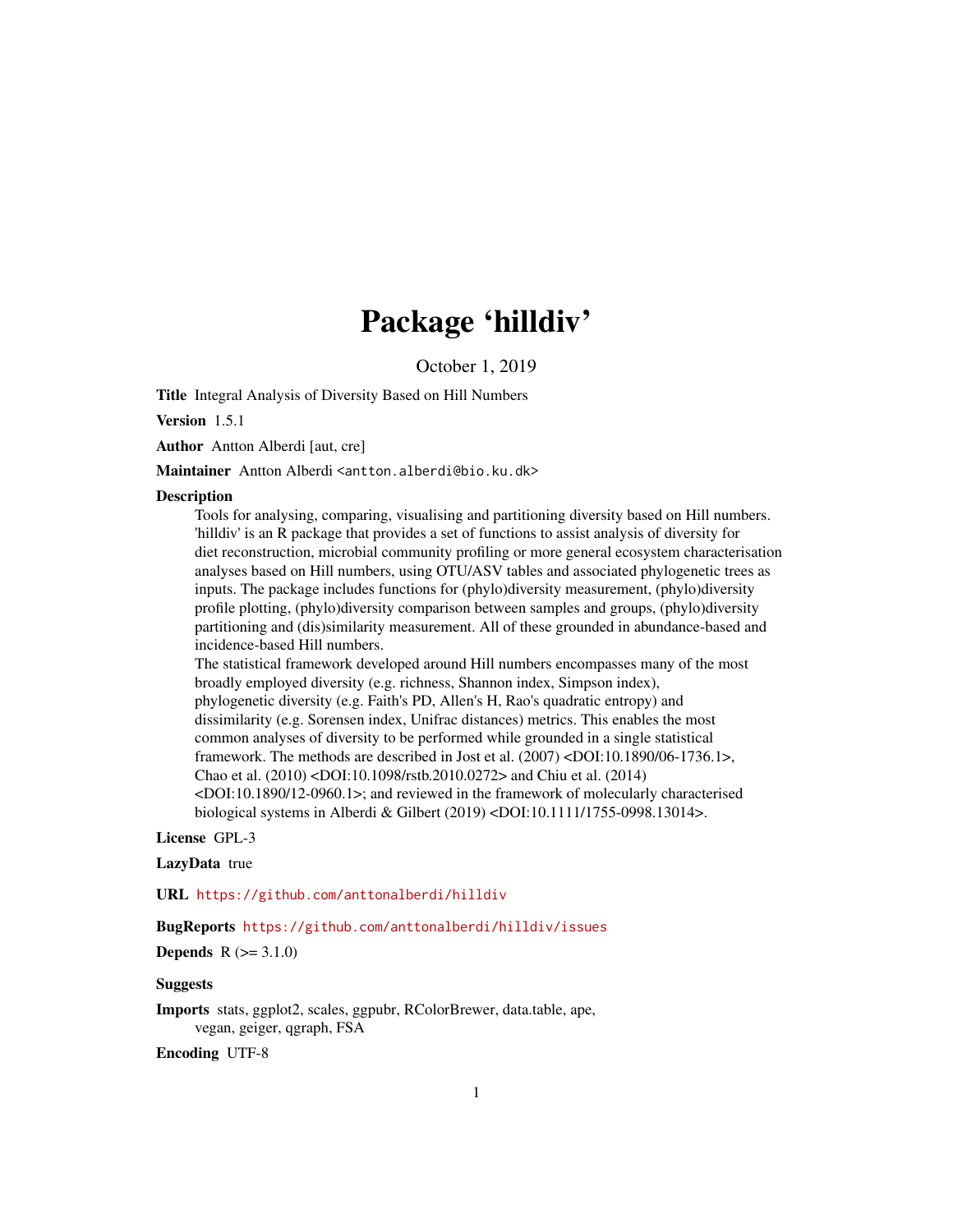# RoxygenNote 6.1.1

Collate 'index\_div.R' 'hill\_div.R' 'div\_profile.R'

'div\_profile\_plot.R' 'div\_test.R' 'div\_test\_plot.R' 'depth\_cov.R' 'div\_part.R' 'alpha\_div.R' 'gamma\_div.R' 'beta\_dis.R' 'pair\_dis.R' 'pair\_dis\_plot.R' 'UqN.R' 'CqN.R' 'VqN.R' 'SqN.R' 'match\_data.R' 'depth\_filt.R' 'copy\_filt.R' 'to.incidence.R' 'tss.R' 'is.nested.R' 'tree\_depth.R' 'data.R'

NeedsCompilation no

Repository CRAN

Date/Publication 2019-10-01 14:40:02 UTC

# R topics documented:

|                                                                                                          | 3              |
|----------------------------------------------------------------------------------------------------------|----------------|
|                                                                                                          | $\overline{4}$ |
|                                                                                                          | $\overline{4}$ |
|                                                                                                          | 5              |
|                                                                                                          | 5              |
|                                                                                                          | 6              |
|                                                                                                          | $\overline{7}$ |
|                                                                                                          | 9              |
|                                                                                                          | <b>10</b>      |
|                                                                                                          | 11             |
|                                                                                                          | 12             |
| $div\_profile\_plot \ldots \ldots \ldots \ldots \ldots \ldots \ldots \ldots \ldots \ldots \ldots \ldots$ | 13             |
|                                                                                                          | 15             |
|                                                                                                          | 16             |
|                                                                                                          | 17             |
|                                                                                                          | 18             |
|                                                                                                          | 20             |
|                                                                                                          | 21             |
|                                                                                                          | 22             |
|                                                                                                          | 23             |
|                                                                                                          | 24             |
|                                                                                                          | 25             |
|                                                                                                          | 27             |
|                                                                                                          | 28             |
|                                                                                                          | 29             |
|                                                                                                          | 30             |
|                                                                                                          | 31             |
|                                                                                                          |                |

**Index** [33](#page-32-0)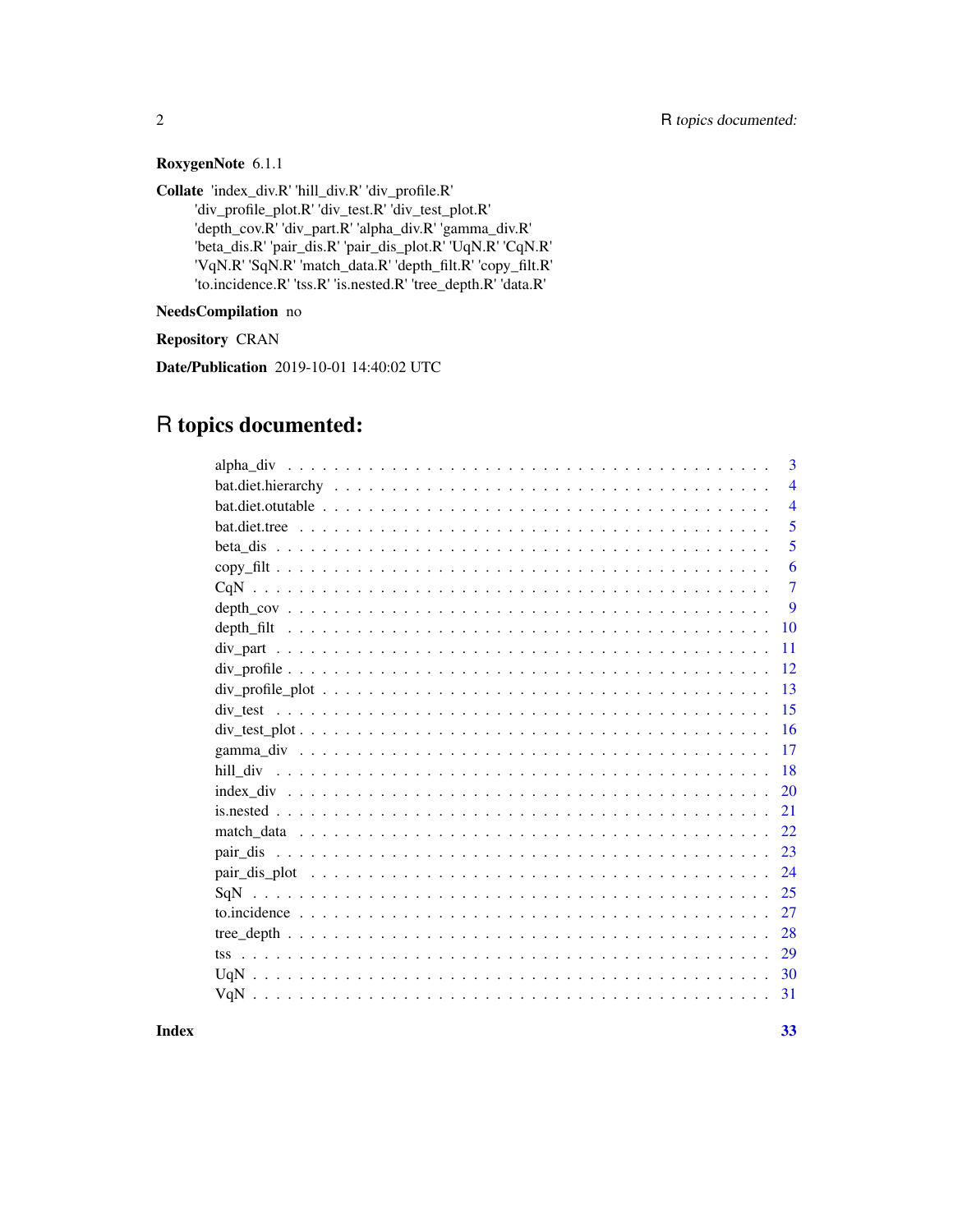<span id="page-2-1"></span><span id="page-2-0"></span>

Compute alpha diversity of a system comprised of multiple samples from a count (OTU/ASV) table. If a tree object is provided, the computed alpha diversity accounts for the phylogenetic relations across OTUs/ASVs.

# Usage

alpha\_div(countable,qvalue,tree,weight)

# Arguments

| countable | A count table (matrix/data.frame) indicating the absolute or relative OTU/ASV<br>abundances of multiple samples. Columns must refer to samples and rows to<br>OTUs/ASVs.                                                |
|-----------|-------------------------------------------------------------------------------------------------------------------------------------------------------------------------------------------------------------------------|
| gvalue    | A positive number, usually between 0 and 5, but most commonly 0, 1 or 2. It<br>can be an integer or contain decimals.                                                                                                   |
| tree      | A phylogenetic tree of class 'phylo'. The tip labels must match the row names in<br>the count table. Use the function match_data() if the count table and tree names<br>do not match.                                   |
| weight    | A vector indicating the relative weight of each sample. The order needs to be<br>identical to the order of the samples in the OTU table. The values need to sum<br>up to 1. If empty, all samples are weighed the same. |

# Details

Alpha diversity computation (based on Hill numbers)

# Value

An alpha diversity value.

#### Author(s)

Antton Alberdi, <anttonalberdi@gmail.com>

# References

Alberdi, A., Gilbert, M.T.P. (2019). A guide to the application of Hill numbers to DNA-based diversity analyses. Molecular Ecology Resources, 19, 804-817.

Chao, A., Chiu, C.H., & Hsieh, T. C. (2012). Proposing a resolution to debates on diversity partitioning. Ecology, 93, 2037-2051.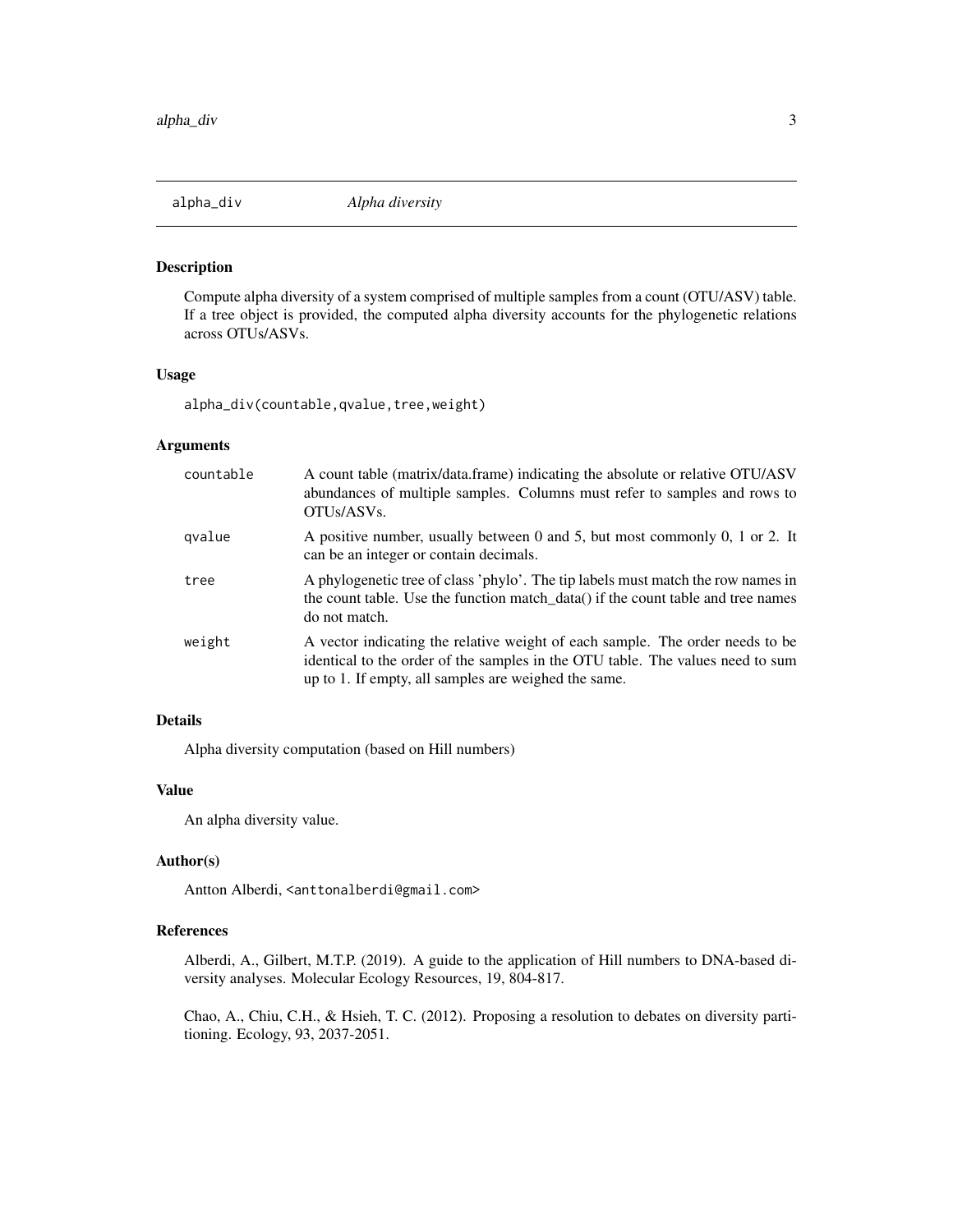<span id="page-3-0"></span>Jost, L. (2007). Partitioning diversity into independent alpha and beta components. Ecology, 88, 2427-2439.

#### See Also

[div\\_part](#page-10-1), [gamma\\_div](#page-16-1), [match\\_data](#page-21-1)

#### Examples

```
data(bat.diet.otutable)
data(bat.diet.tree)
alpha_div(countable=bat.diet.otutable,qvalue=1)
alpha_div(countable=bat.diet.otutable,qvalue=1,tree=bat.diet.tree)
weight.vector = rep(1/ncol(bat.diet.otutable),ncol(bat.diet.otutable))
alpha_div(bat.diet.otutable,1,bat.diet.tree,weight.vector)
```
bat.diet.hierarchy *Bat diet hierarchy*

# Description

Hierarchy table indicating the relationship between samples and their respective parent groups.

#### Usage

bat.diet.hierarchy

#### Format

A data frame with 40 rows and 2 columns.

bat.diet.otutable *Bat diet OTU table*

#### Description

An OTU table containing the absolute read abundances of 363 OTUs in 40 faecal samples from 8 different bat species.

#### Usage

```
bat.diet.otutable
```
# Format

A data frame with 363 rows and 40 species.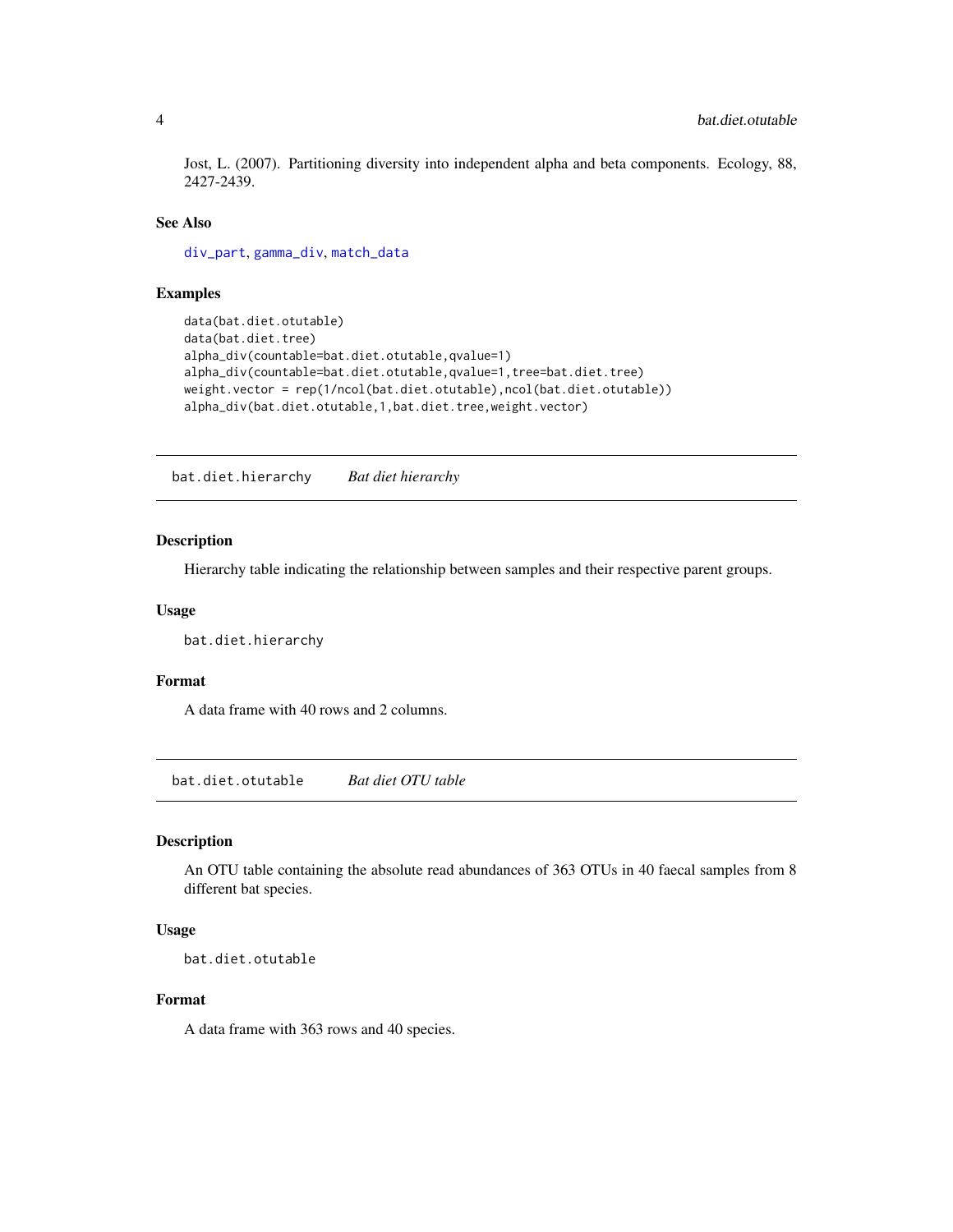<span id="page-4-0"></span>bat.diet.tree *Bat diet OTU tree*

#### Description

Phylogenetic tree built from the representative sequences of the 363 OTUs included in the 'bat.diet.otutable' data set.

# Usage

bat.diet.tree

# Format

A phylo object with 363 tips and 362 internal nodes.

<span id="page-4-1"></span>beta\_dis *Beta dissimilarity*

# Description

Compute dissimilarity or similarity values based on beta diversities (neutral or phylogenetic) and sample size.

#### Usage

beta\_dis(beta, qvalue, N, metric, type)

# Arguments

| beta   | A numeric beta diversity value or an object outputted by function div_part()<br>(which contains all the information to compute (dis)similarities).                                                                                                                                                                                             |
|--------|------------------------------------------------------------------------------------------------------------------------------------------------------------------------------------------------------------------------------------------------------------------------------------------------------------------------------------------------|
| qvalue | A positive number, usually between 0 and 5, but most commonly 0, 1 or 2. It<br>can be an integer or contain decimals.                                                                                                                                                                                                                          |
| Ν      | An integer indicating sample size, the number of sampling units to be used to<br>compute the (dis)similarity measures. The argument is ovewritten if a 'div_part'<br>object is used.                                                                                                                                                           |
| metric | A vector containing "C", "U", "V" or "S". C: Sørensen-type overlap or com-<br>plement. U: Jaccard-type overlap or complement. V: Sørensen-type turnover<br>or complement. S: Jaccard-type turnover or complement. See hilldiv wiki for<br>further information.                                                                                 |
| type   | A character object containing either "similarity" or "dissimilarity". If 'similar-<br>ity' is used, similarity metrics (0: completely different composition - 1: identi-<br>cal composition) are returned. If 'dissimilarity' is used, dissimilarity metrics (0:<br>identical composition - 1: completely different composition) are returned. |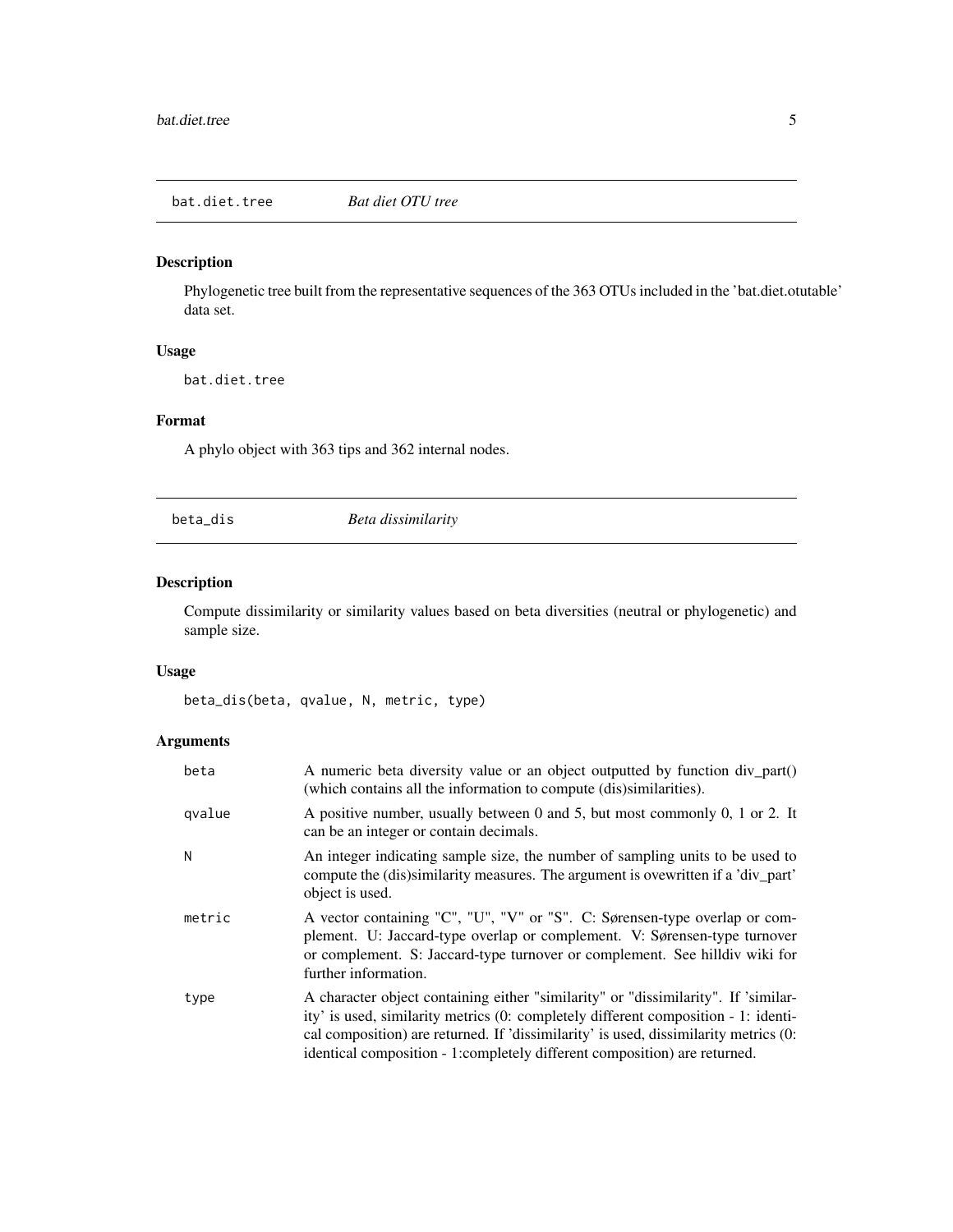# <span id="page-5-0"></span>Details

(Dis)similarity computation from beta diversities based on Hill numbers

# Author(s)

Antton Alberdi, <anttonalberdi@gmail.com>

#### References

Alberdi, A., Gilbert, M.T.P. (2019). A guide to the application of Hill numbers to DNA-based diversity analyses. Molecular Ecology Resources, 19, 804-817.

Chao, A., Chiu, C.H., & Hsieh, T. C. (2012). Proposing a resolution to debates on diversity partitioning. Ecology, 93, 2037-2051.

Jost, L. (2007). Partitioning diversity into independent alpha and beta components. Ecology, 88, 2427-2439.

#### See Also

[div\\_part](#page-10-1), [gamma\\_div](#page-16-1), [pair\\_dis](#page-22-1)

#### Examples

```
data(bat.diet.otutable)
data(bat.diet.tree)
#Manually indicating beta diversity, order of diversity and sample size
beta_dis(beta=4.5,qvalue=1,N=8)
beta_dis(beta=4.5,qvalue=1,N=8,metric="C",type="similarity")
#Using an object created with the function div_part()
divpartobject <- div_part(bat.diet.otutable,qvalue=0,tree=bat.diet.tree)
beta_dis(divpartobject)
beta_dis(divpartobject,metric="S",type="similarity")
```
<span id="page-5-1"></span>

copy\_filt *OTU/ASV copy number filtering*

#### **Description**

As DNA sequencing data include PCR and sequencing errors, copy number thresholds are commonly applied to discard the OTUs with low number of sequence copies. This threshold can be absolute or (ideally) relative to the sequencing depth of each sample.

#### Usage

copy\_filt(abund, threshold)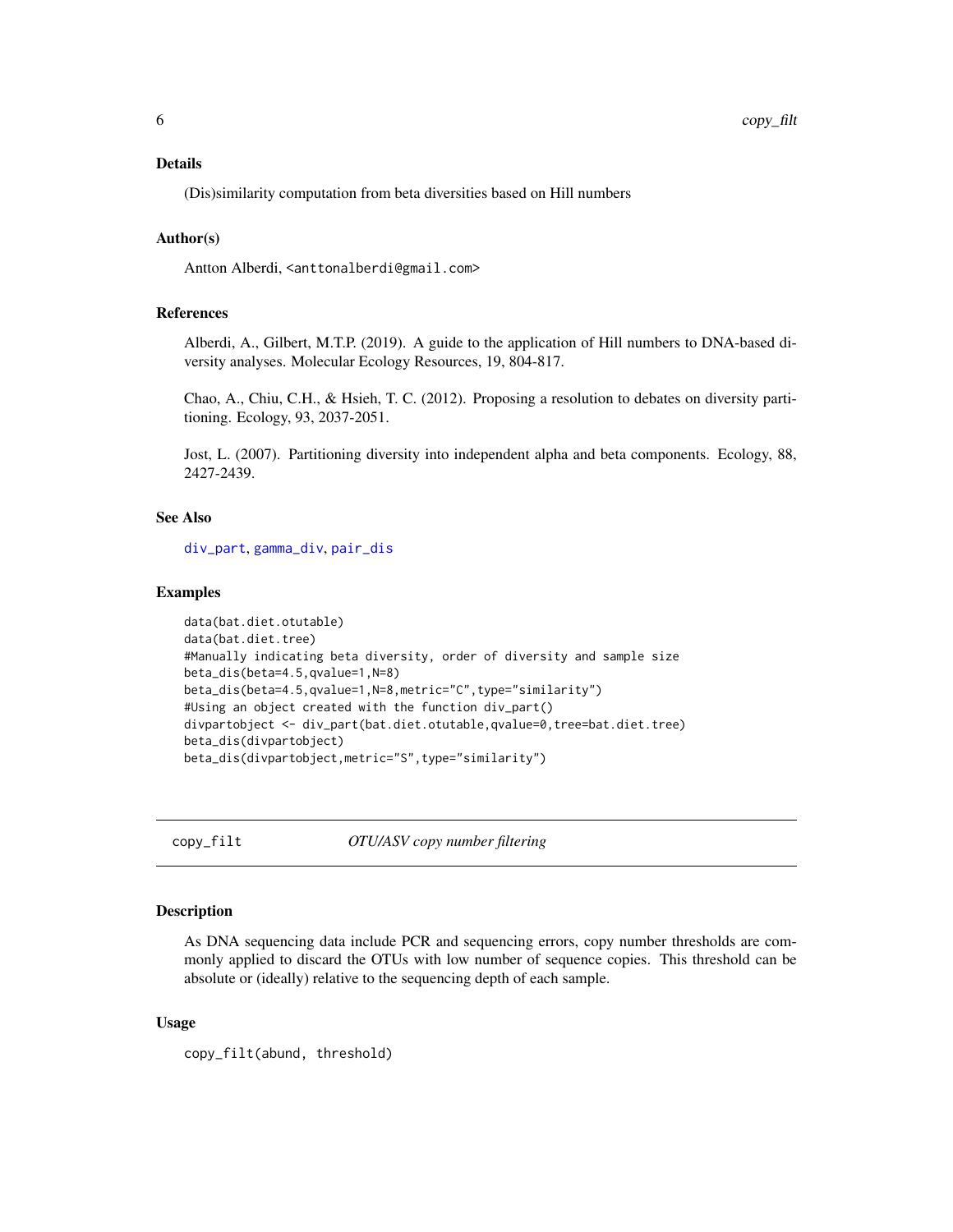#### <span id="page-6-0"></span> $CqN$  7

#### Arguments

| abund     | A vector or a matrix/data.frame indicating the relative abundances of one or<br>multiple samples, respectively. If a matrix/data.frame is provided, columns must<br>refer to samples and rows to OTUs.                                                                                                 |
|-----------|--------------------------------------------------------------------------------------------------------------------------------------------------------------------------------------------------------------------------------------------------------------------------------------------------------|
| threshold | An integer or a decimal number indicating the cut-off threshold. If an integer<br>is provided, an absolute threshold is used (same threshold for all samples). If a<br>decimal number is provided a relative copy number threshold is applied (depen-<br>dent on the sequencing depth of each sample). |

# Details

OTU/ASV copy number filtering

# Author(s)

Antton Alberdi, <anttonalberdi@gmail.com>

#### References

Alberdi A, Aizpurua O, Bohmann K, Gopalakrishnan S, Lynggaard C, Nielsen M, Gilbert MTP. 2019. Promises and pitfalls of using high-throughput sequencing for diet analysis. Molecular Ecology Resources, 19(2), 327-348.

# See Also

[depth\\_cov](#page-8-1), [tss](#page-28-1)

#### Examples

```
data(bat.diet.otutable)
#Remove singletons from all samples
copy_filt(bat.diet.otutable,2)
#Remove OTUs represented by less than 0.01% of the total reads per sample.
copy_filt(bat.diet.otutable,0.0001)
```
CqN *Sørensen-type overlap*

# Description

The Sørensen-type overlap quantifies the effective average proportion of a sub-systems OTUs (or lineages in the case of phylodiversities) that is shared across all subsystems. This is thus a metric that quantifies overlap from the subsystems perspective. Its corresponding dissimilarity measure (1 - CqN) quantifies the effective average proportion of nonshared OTUs or lineages in a system. CqN is integrated in the functions beta\_dis() and pair\_dis().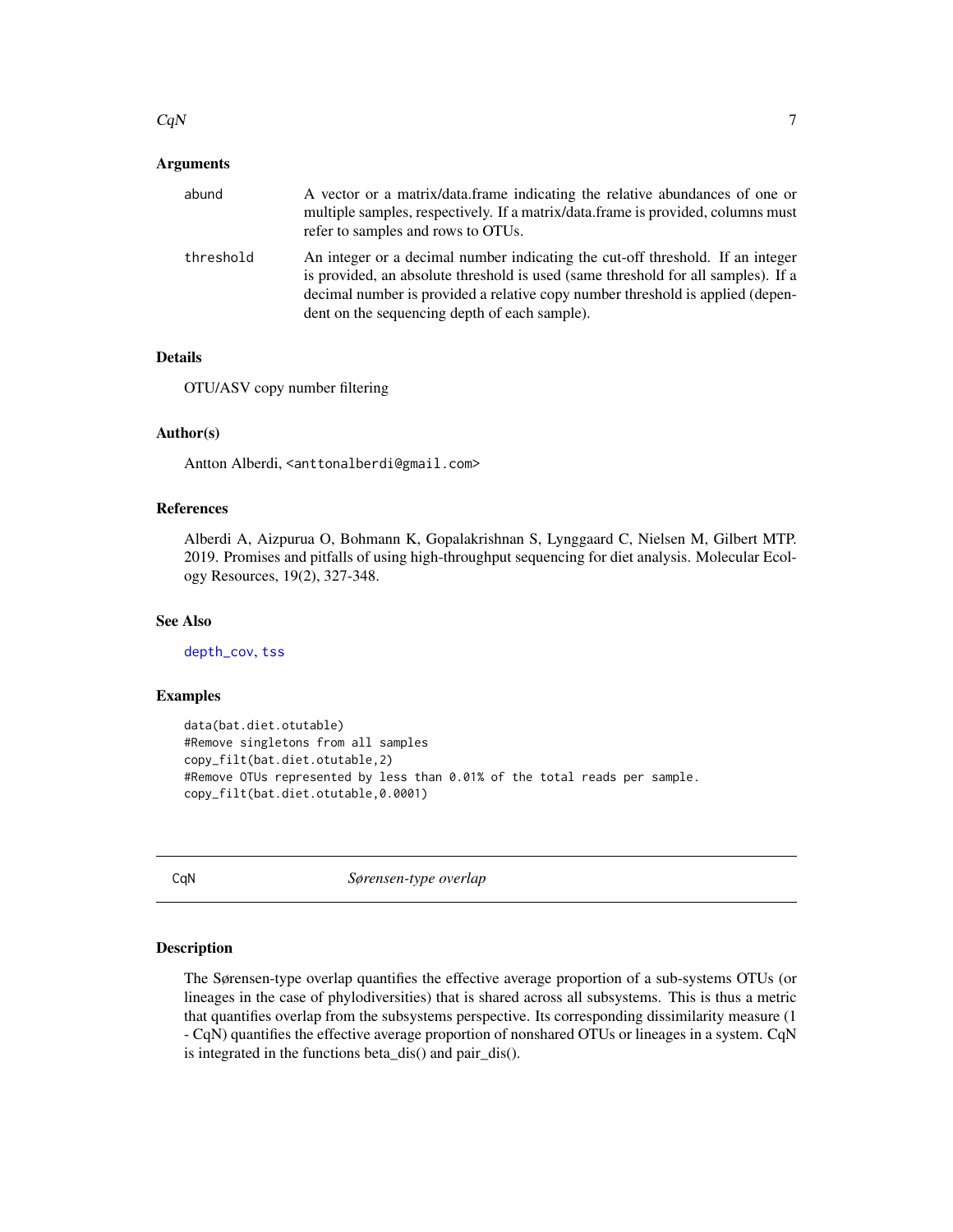#### <span id="page-7-0"></span>Usage

CqN(beta, qvalue, N)

# Arguments

| beta   | A beta diversity value based on Hill numbers.                                                                                                                                           |
|--------|-----------------------------------------------------------------------------------------------------------------------------------------------------------------------------------------|
| qvalue | The q value used to compute the beta diversity. It needs to be a positive number,<br>usually between 0 and 5, but most commonly 0, 1 or 2. It can be an integer or<br>contain decimals. |
| N      | An integer indicating sample size, the number of sampling units to be used to<br>compute the similarity measure.                                                                        |

# Details

Sørensen-type overlap

# Value

A Sørensen-type overlap value

#### Author(s)

Antton Alberdi, <anttonalberdi@gmail.com>

# References

Alberdi, A., Gilbert, M.T.P. (2019). A guide to the application of Hill numbers to DNA-based diversity analyses. Molecular Ecology Resources, 19, 804-817.

Chao, A., Chiu, C.H., & Hsieh, T. C. (2012). Proposing a resolution to debates on diversity partitioning. Ecology, 93, 2037-2051.

Jost, L. (2007). Partitioning diversity into independent alpha and beta components. Ecology, 88, 2427-2439.

# See Also

[div\\_part](#page-10-1), [beta\\_dis](#page-4-1)

# Examples

CqN(beta=1.24,qvalue=1,N=3) CqN(1.24,1,3)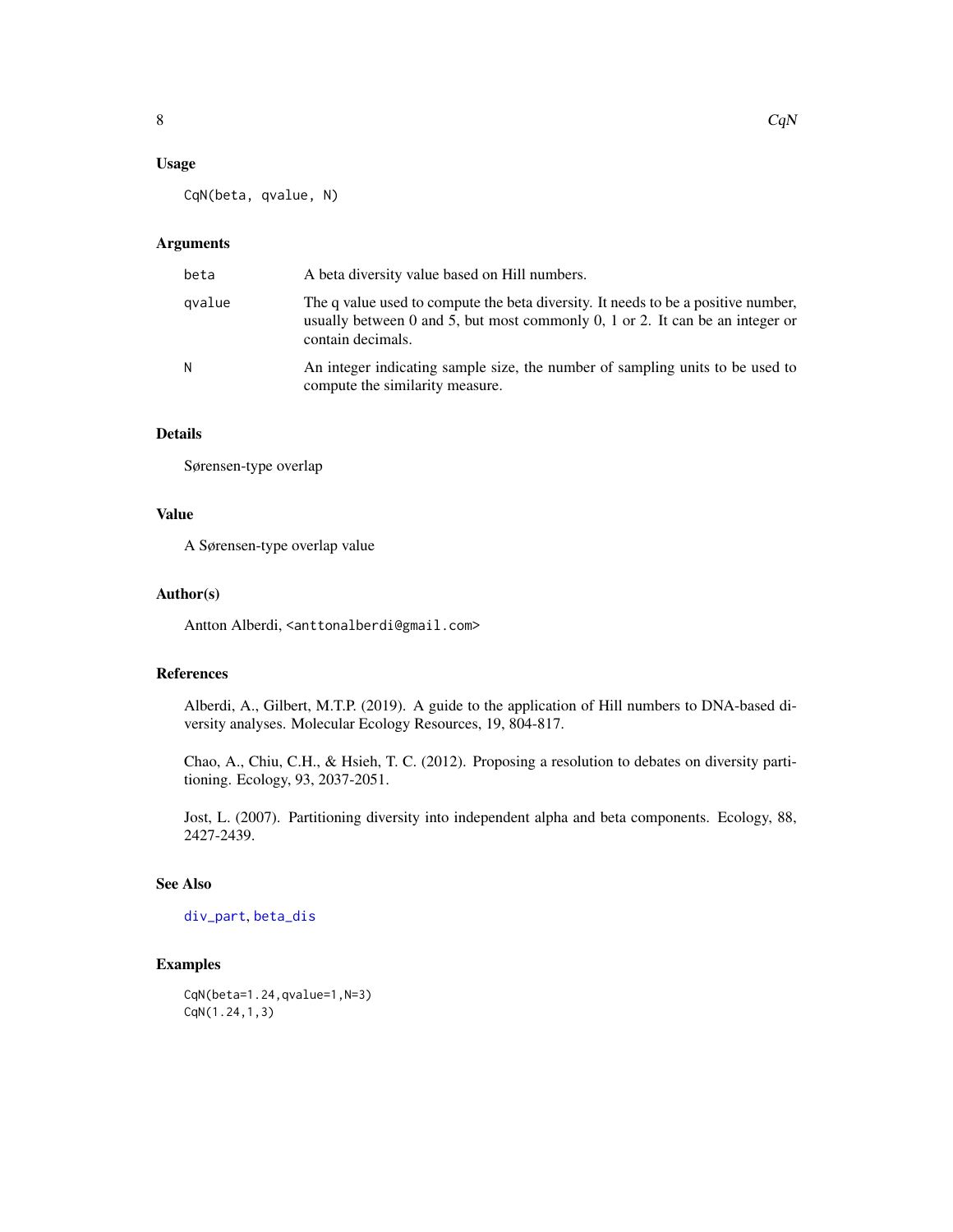<span id="page-8-1"></span><span id="page-8-0"></span>

Coverage of the estimated Hill numbers at different orders of diversity.

#### Usage

```
depth_cov(abund, qvalue)
```
# Arguments

| abund  | A vector or a matrix/data.frame indicating the relative abundances of one or     |
|--------|----------------------------------------------------------------------------------|
|        | multiple samples, respectively. If a matrix/data.frame is provided, columns must |
|        | refer to samples and rows to OTUs.                                               |
| gvalue | A positive integer or decimal number $(\geq=0)$ , usually between 0 and 3.       |

# Details

Depth coverage assessment

# Value

A matrix with observed diversity, estimated diversities and coverage

#### Author(s)

Antton Alberdi, <anttonalberdi@gmail.com>

#### References

Chao, A. & Jost, L. (2015) Estimating diversity and entropy profiles via discovery rates of new species. Methods in Ecology and Evolution, 6, 873-882.

Jost, L. (2006). Entropy and diversity. Oikos, 113, 363-375.

Hill, M. O. (1973). Diversity and evenness: a unifying notation and its consequences. Ecology, 54, 427-432.

#### See Also

[hill\\_div](#page-17-1), [depth\\_filt](#page-9-1)

# Examples

```
data(bat.diet.otutable)
depth_cov(bat.diet.otutable,0)
depth_cov(bat.diet.otutable,qvalue=1)
```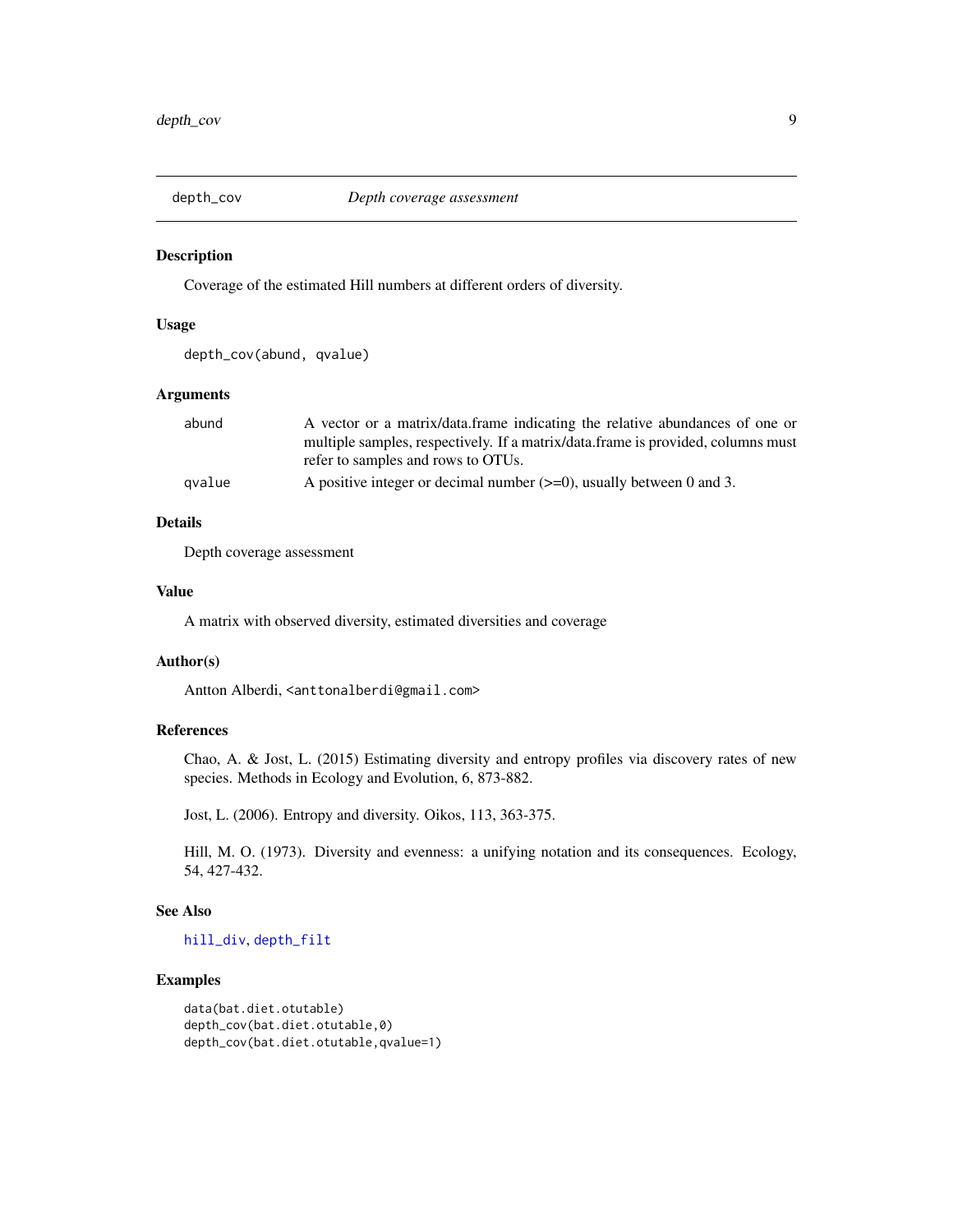<span id="page-9-1"></span><span id="page-9-0"></span>

Filter samples based on a minimum sequencing depth.

#### Usage

depth\_filt(countable, threshold)

#### Arguments

| countable | An OTU table (matrix/data.frame) indicating the absolute OTU abundances of<br>multiple samples. Columns must refer to samples and rows to OTUs. |
|-----------|-------------------------------------------------------------------------------------------------------------------------------------------------|
| threshold | A number indicating the minimum sequencing depth required to keep the sam-<br>ple.                                                              |

# Details

Sequencing depth filtering

#### Author(s)

Antton Alberdi, <anttonalberdi@gmail.com>

# References

Alberdi A, Aizpurua O, Bohmann K, Gopalakrishnan S, Lynggaard C, Nielsen M, Gilbert MTP. 2019. Promises and pitfalls of using high-throughput sequencing for diet analysis. Molecular Ecology Resources, 19(2), 327-348.

# See Also

[depth\\_cov](#page-8-1), [copy\\_filt](#page-5-1)

# Examples

```
data(bat.diet.otutable)
depth_filt(bat.diet.otutable,5000)
depth_filt(bat.diet.otutable,threshold=20000)
```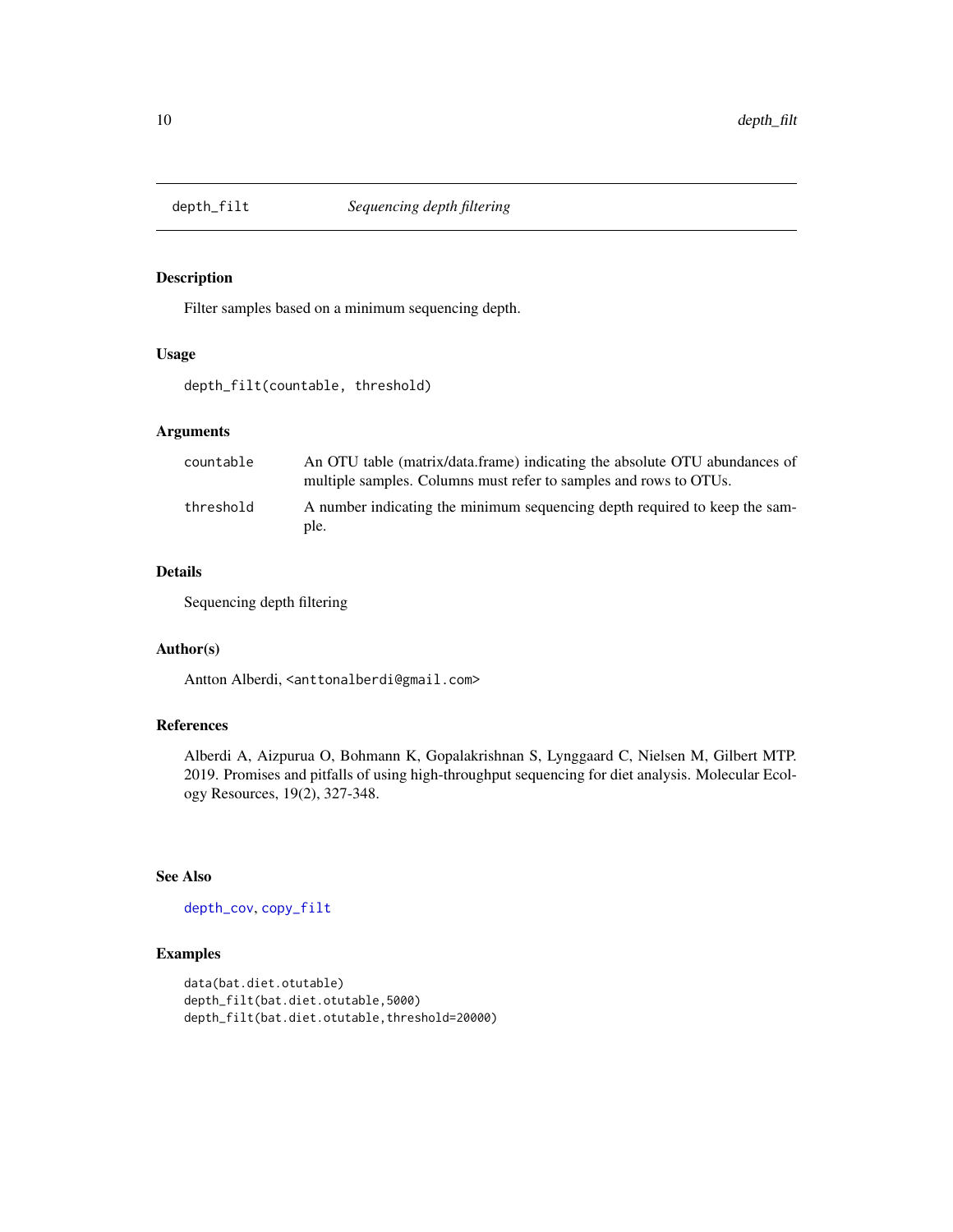<span id="page-10-1"></span><span id="page-10-0"></span>

Multi-level diversity partitioning following the multiplicative definition based on Hill numbers. Hierarchical levels are defined from L1 (minimum, sample) to Ln (maximum, whole system), and as many intermediate levels as wanted can be defined in between. The hierarchical structure of the system is defined with the hierarchy table. If no hierarchy table is inputed, the function yields a simple two-level partitioning between alpha (L1), beta and gamma (L2).

#### Usage

div\_part(countable, qvalue, tree, hierarchy)

#### Arguments

| countable | A count table (matrix/data.frame) indicating the absolute or relative OTU/ASV<br>abundances of multiple samples. Columns must refer to samples and rows to<br>OTU <sub>s</sub> /ASV <sub>s</sub> . |
|-----------|----------------------------------------------------------------------------------------------------------------------------------------------------------------------------------------------------|
| gvalue    | A positive number, usually between 0 and 5, but most commonly 0, 1 or 2. It<br>can be an integer or contain decimals.                                                                              |
| tree      | A phylogenetic tree of class 'phylo'. The tip labels must match the row names in<br>the OTU table. Use the function match_data() if the OTU names do not match.                                    |
| hierarchy | A matrix indicating the relation between samples (first column) and parent group(s).                                                                                                               |

# Details

Multi-level diversity partitioning (based on Hill numbers)

# Value

A list object containing details of hierarchical diversity partitioning.

#### Author(s)

Antton Alberdi, <anttonalberdi@gmail.com>

# References

Alberdi, A., Gilbert, M.T.P. (2019). A guide to the application of Hill numbers to DNA-based diversity analyses. Molecular Ecology Resources, 19, 804-817.

Chao, A., Chiu, C.H., & Hsieh, T. C. (2012). Proposing a resolution to debates on diversity partitioning. Ecology, 93, 2037-2051.

Jost, L. (2007). Partitioning diversity into independent alpha and beta components. Ecology, 88, 2427–2439.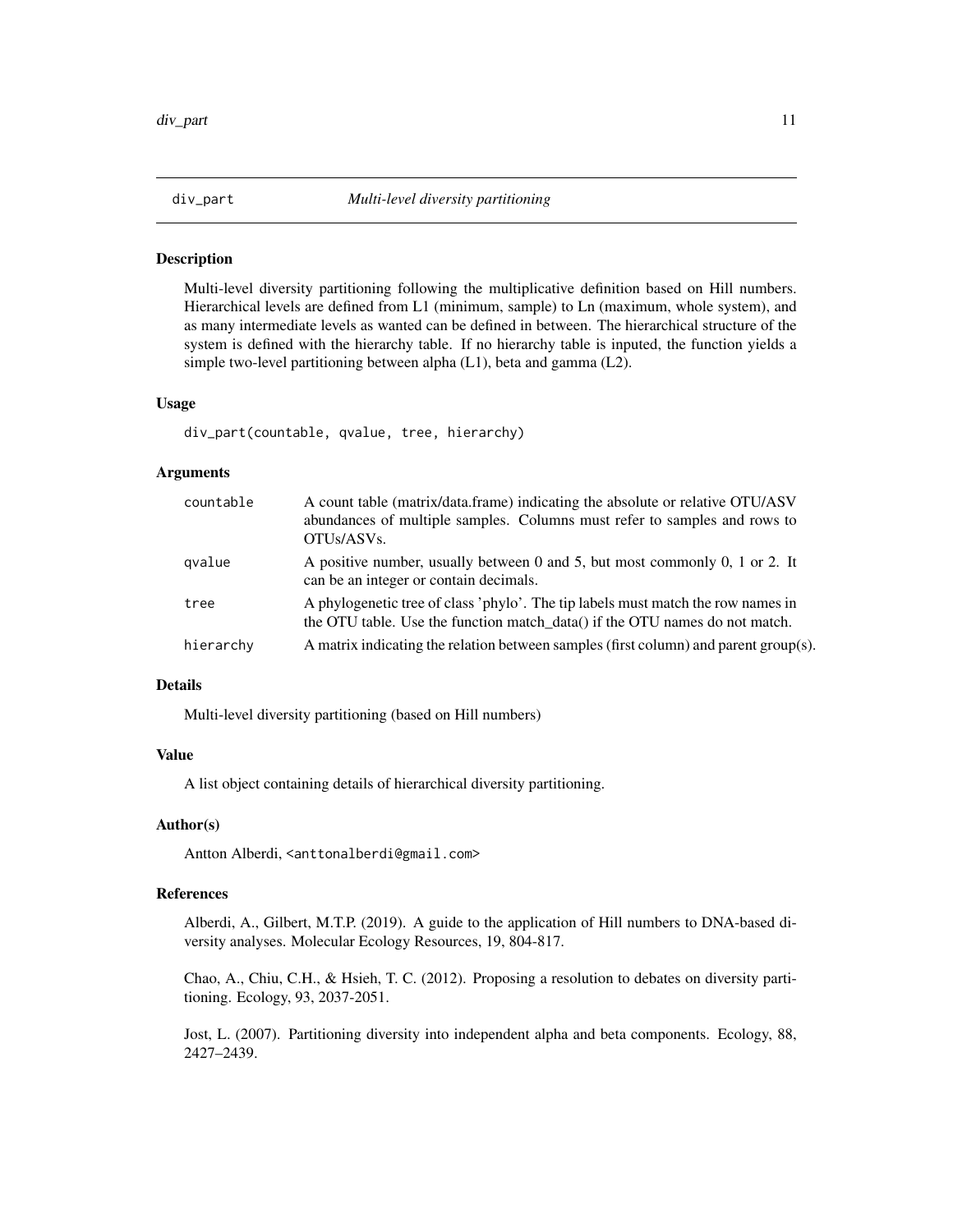# See Also

[div\\_part](#page-10-1), [gamma\\_div](#page-16-1), [match\\_data](#page-21-1)

#### Examples

```
data(bat.diet.otutable)
data(bat.diet.tree)
data(bat.diet.hierarchy)
#Two level examples (L1=sample (alpha diversity), L2=whole system (gamma diversity))
div_part(bat.diet.otutable,qvalue=1)
div_part(bat.diet.otutable,qvalue=0,tree=bat.diet.tree)
#Three-level example (L1=sample, L2=species, L3=whole system)
div_part(bat.diet.otutable,qvalue=0,hierarchy=bat.diet.hierarchy)
```
<span id="page-11-1"></span>div\_profile *Diversity profile*

# Description

Create diversity profile vectors (single sample or system) or tables (multiple samples or groups) from count tables.

# Usage

```
div_profile(count, qvalues, tree, hierarchy, level)
```
# Arguments

| count     | A vector or a matrix indicating the (relative) OTU/ASV counts of one or multiple<br>samples. If a matrix is provided, columns must refer to samples and rows to<br>OTU <sub>s</sub> . |
|-----------|---------------------------------------------------------------------------------------------------------------------------------------------------------------------------------------|
| gvalues   | A vector of sequential orders of diversity (default from 0 to 5). order=seq(from<br>$= 0$ , to $= 5$ , by $= (0.1)$                                                                   |
| tree      | A tree of class 'phylo'. The tip labels must match the names of the vector values<br>(if one sample) or matrix rows (if multiple samples).                                            |
| hierarchy | A two-column matrix indicating the relation between samples (first column) and<br>groups (second column).                                                                             |
| level     | Whether to compute alpha or gamma diversities of the system or the groups<br>specified in the hierarchy table.                                                                        |

# Details

Diversity profile

# Value

A vector or matrix containing diversity values at different orders of diversity (as specified in qvalues).

<span id="page-11-0"></span>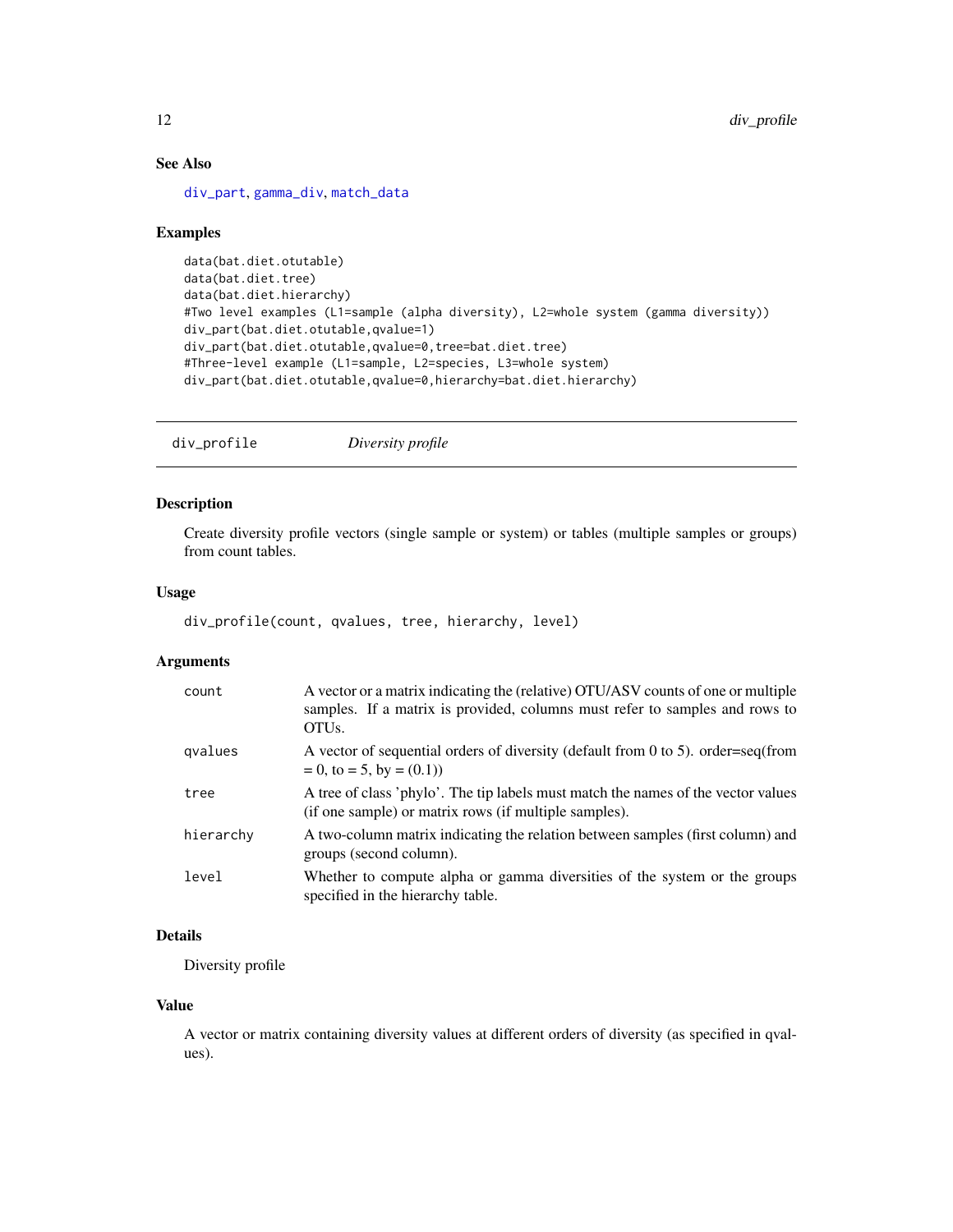#### <span id="page-12-0"></span>Author(s)

Antton Alberdi, <anttonalberdi@gmail.com>

#### References

Alberdi, A., Gilbert, M.T.P. (2019). A guide to the application of Hill numbers to DNA-based diversity analyses. Molecular Ecology Resources, 19, 804-817.

Chao, A., Chiu, C.H., & Jost, L. (2014). Unifying species diversity, phylogenetic diversity, functional diversity, and related similarity and differentiation measures through hill numbers. Annual Review of Ecology Evolution and Systematics, 45, 297-324.

# See Also

[div\\_profile\\_plot](#page-12-1), [hill\\_div](#page-17-1)

#### Examples

```
data(bat.diet.otutable)
data(bat.diet.tree)
data(bat.diet.hierarchy)
#One sample example
bat.diet.sample <- bat.diet.otutable[,1]
div\_profile(count=bat.diet.sample,qvalues=seq(from = 0, to = 5, by = (0.1)))
#One sample example (phylogenetic Hill numbers)
names(bat.diet.sample) <- rownames(bat.diet.otutable)
div_profile(count=bat.diet.sample,qvalues=seq(from = 0, to = 5, by = (0.1)),tree=bat.diet.tree)
#Multiple samples
div_profile(bat.diet.otutable)
#Multiple groups (gamma diversity)
div_profile(bat.diet.otutable,hierarchy=bat.diet.hierarchy,level="gamma")
#Multiple groups (alpha diversity)
div_profile(bat.diet.otutable,hierarchy=bat.diet.hierarchy,level="alpha")
```
<span id="page-12-1"></span>div\_profile\_plot *Diversity profile plot*

#### Description

Plot diversity profiles from objects generated with the function div\_profile().

#### Usage

div\_profile\_plot(profile, colour, log, legend)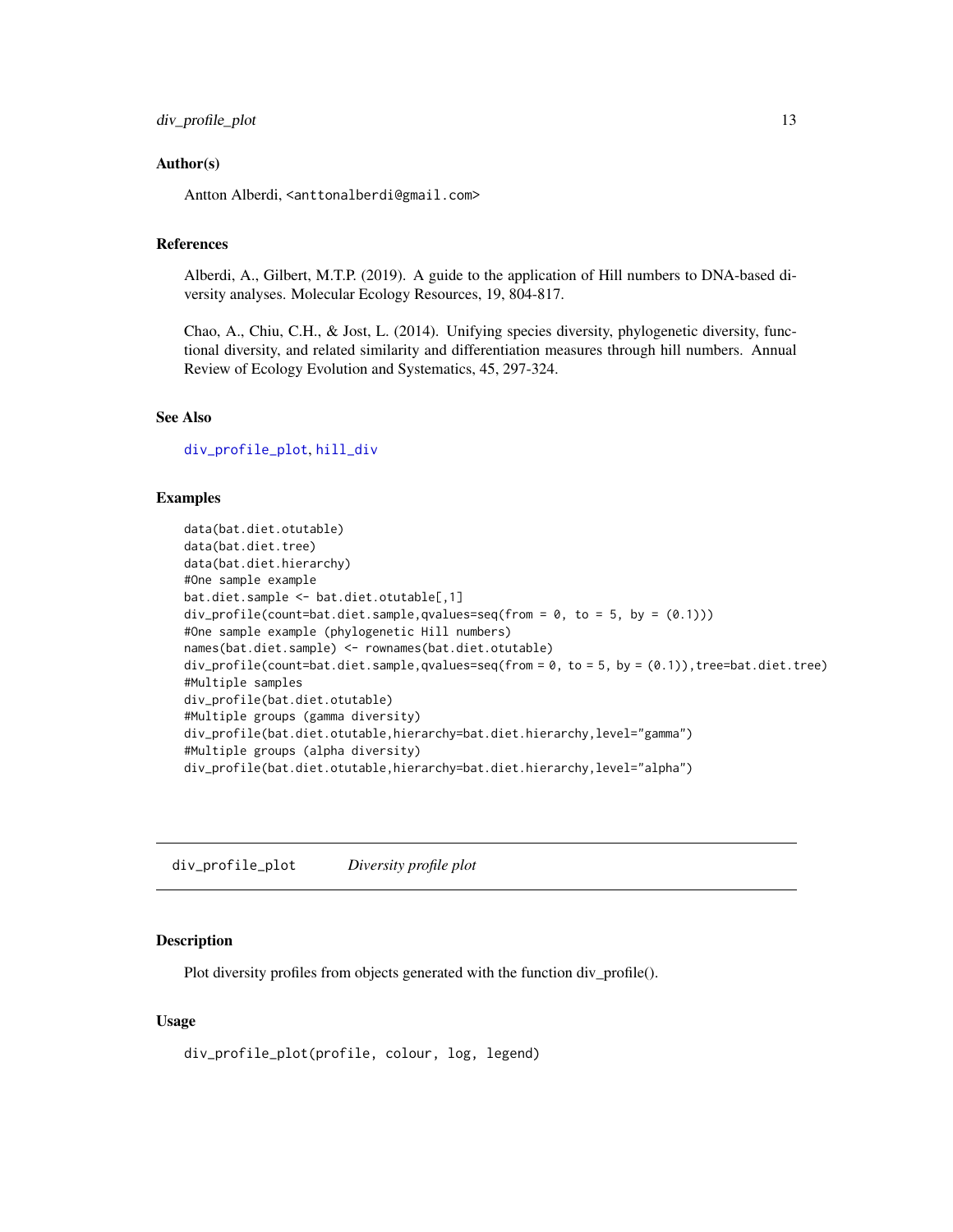#### <span id="page-13-0"></span>Arguments

| profile | A div_profile() object or a vector/matrix containg diversity profile(s), with columns<br>indicating samples/groups and rows indicating orders of diversity (q-values).                                                                                  |
|---------|---------------------------------------------------------------------------------------------------------------------------------------------------------------------------------------------------------------------------------------------------------|
| colour  | A vector of RGB colours e.g. c("#34k235","#99cc00"). The number of vector<br>items, must equal the number of samples or groups that are intended to plot.                                                                                               |
| log     | Whether to transform Hill numbers to logarithmic scale (TRUE) or not (FALSE).<br>This is useful when there are large differences between q values (e.g. sharp drop<br>from $q=0$ to $q=1$ ), which might complicate visualization. Default: $log=FALSE$ |
| legend  | Whether to display the legend (TRUE) or not (FALSE) in diversity profiles con-<br>taining multiple samples/groups. Default TRUE in multi-sample charts.                                                                                                 |

# Details

Diversity profile plot

#### Value

A diversity profile plot.

#### Author(s)

Antton Alberdi, <anttonalberdi@gmail.com>

#### References

Alberdi, A., Gilbert, M.T.P. (2019). A guide to the application of Hill numbers to DNA-based diversity analyses. Molecular Ecology Resources, 19, 804-817.

Chao, A., Chiu, C.H., & Jost, L. (2014). Unifying species diversity, phylogenetic diversity, functional diversity, and related similarity and differentiation measures through hill numbers. Annual Review of Ecology Evolution and Systematics, 45, 297-324.

# See Also

[div\\_profile](#page-11-1), [hill\\_div](#page-17-1)

# Examples

```
data(bat.diet.otutable)
data(bat.diet.hierarchy)
#One sample example
bat.diet.sample <- bat.diet.otutable[,1]
profile.onesample \leq div_profile(count=bat.diet.sample,qvalues=seq(from = 0, to = 5, by = (0.1)))
div_profile_plot(profile.onesample)
#Multiple samples
profile.multiplesamples <- div_profile(bat.diet.otutable)
div_profile_plot(profile.multiplesamples)
#Multiple groups (gamma diversity)
profile.multiplegroups <- div_profile(bat.diet.otutable,hierarchy=bat.diet.hierarchy,level="gamma")
div_profile_plot(profile.multiplegroups)
```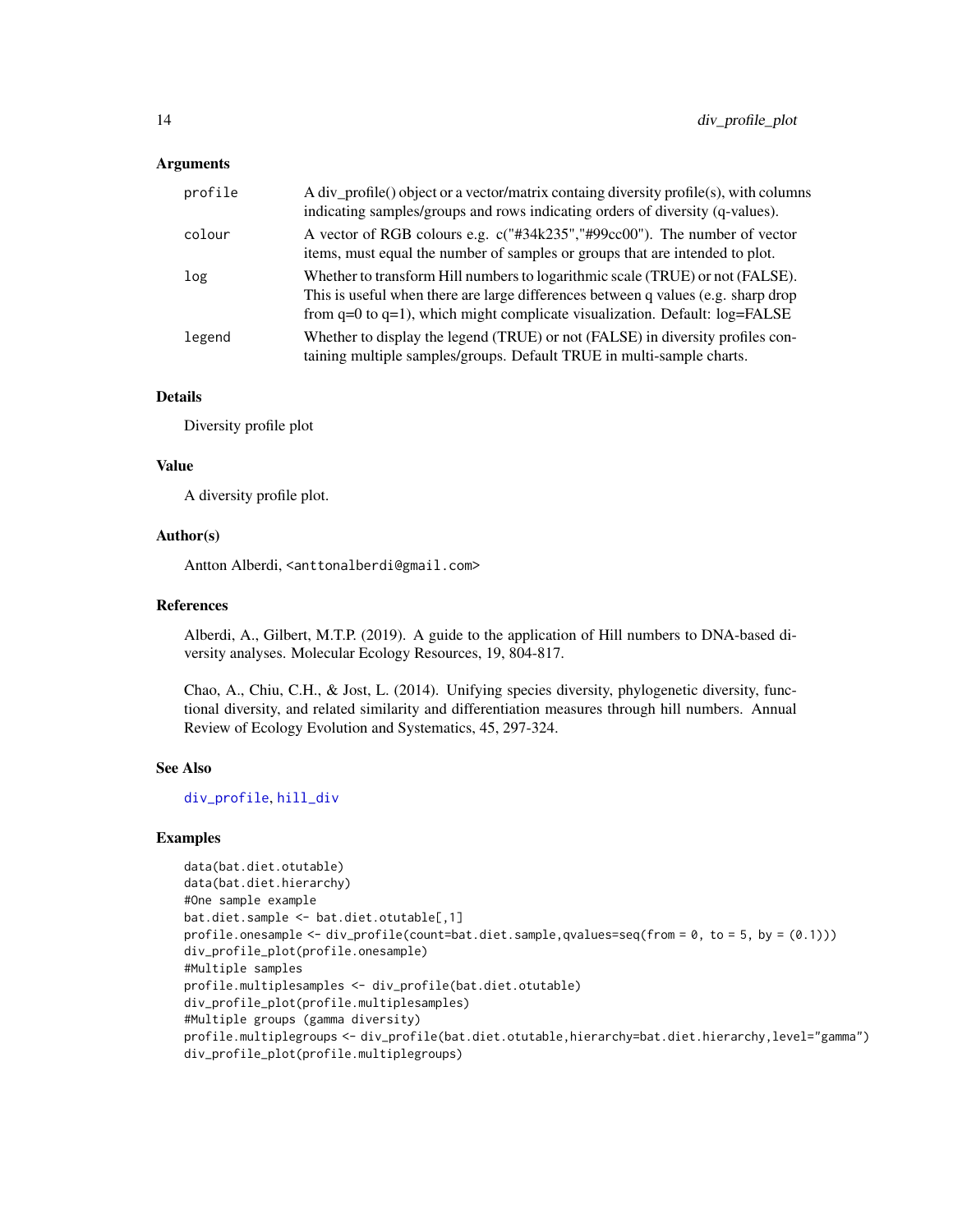<span id="page-14-1"></span><span id="page-14-0"></span>

Diversity comparison test between groups of samples. The function automatically assesses whether the data meets the properties for parametric statistics and performs the appropriate test accordingly: Students' T, ANOVA, Wilcoxon or Kruskal-Wallis. If the posthoc argument is set as TRUE, multiple group comparisons are complemented with post hoc pairwise tests, either Tukey test (parametric) or Dunn test with Benjamini-Hochberg correction (non-parametric).

#### Usage

div\_test(countable, qvalue, hierarchy, tree, posthoc)

#### Arguments

| countable | A matrix indicating the relative abundances of multiple samples. Columns<br>should be samples and rows OTUs.                                                                      |
|-----------|-----------------------------------------------------------------------------------------------------------------------------------------------------------------------------------|
| gvalue    | A positive integer or decimal number $(\geq=0)$ , usually between 0 and 3.                                                                                                        |
| hierarchy | A two-column matrix indicating the relation between samples (first column) and<br>groups (second column).                                                                         |
| tree      | A phylogenetic tree of class 'phylo'. The tip labels must match the row names in<br>the OTU table. Use the function match_data() if the OTU names do not match.                   |
| posthoc   | Whether to run post hoc pairwise analyses or not. If TRUE, an ANOVA will be<br>complemented with a Tukey test and a Kruskal-Wallis test will be complemented<br>with a Dunn test. |

# Details

Diversity test

# Value

A statistical test output.

#### Author(s)

Antton Alberdi, <anttonalberdi@gmail.com>

#### References

Alberdi, A., Gilbert, M.T.P. (2019). A guide to the application of Hill numbers to DNA-based diversity analyses. Molecular Ecology Resources, 19, 804-817.

Chao, A., Chiu, C.H., & Jost, L. (2014). Unifying species diversity, phylogenetic diversity, functional diversity, and related similarity and differentiation measures through hill numbers. Annual Review of Ecology Evolution and Systematics, 45, 297-324.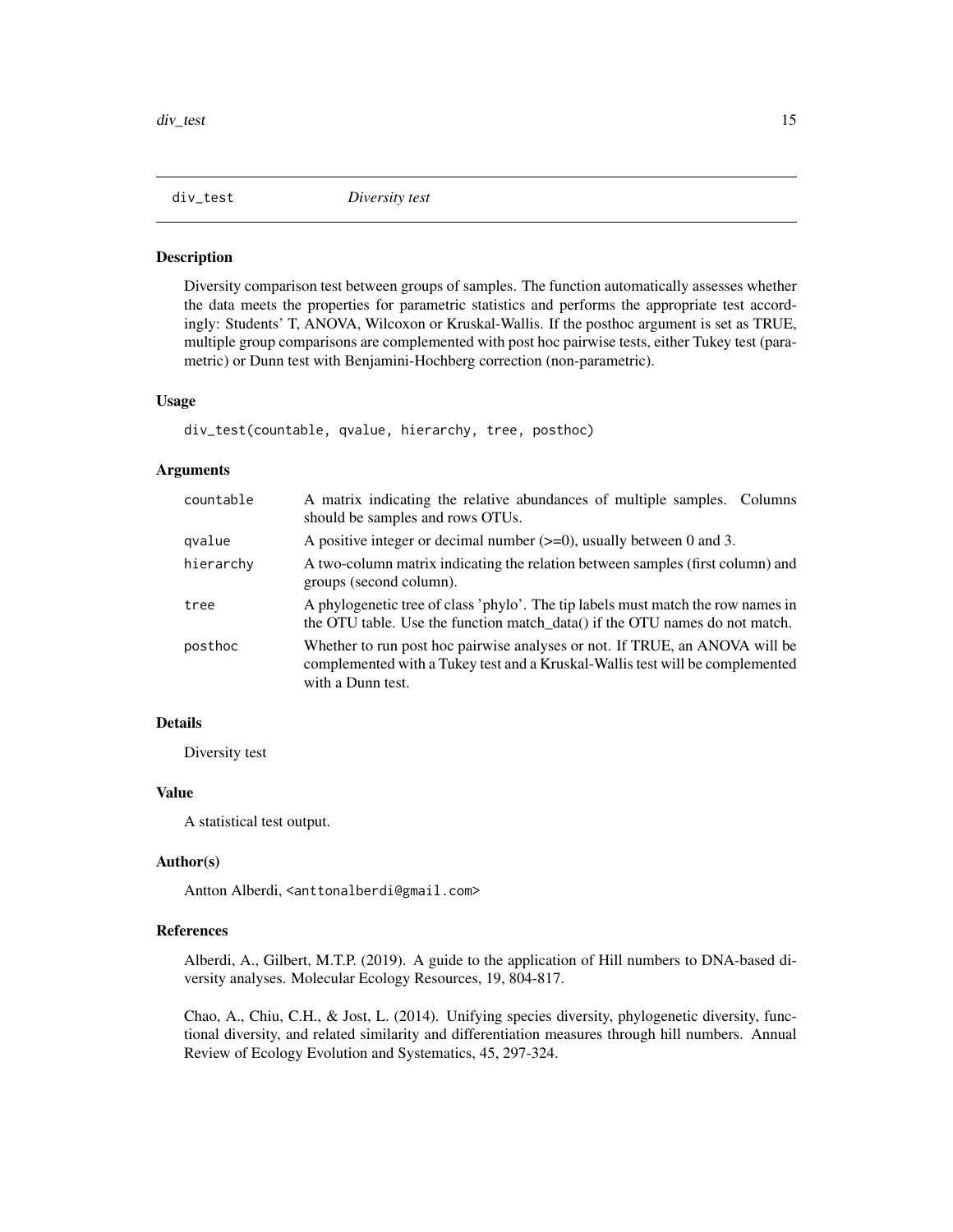# <span id="page-15-0"></span>See Also

[hill\\_div](#page-17-1), [div\\_part](#page-10-1)

#### Examples

```
data(bat.diet.otutable)
data(bat.diet.tree)
data(bat.diet.hierarchy)
div_test(bat.diet.otutable,qvalue=0,hierarchy=bat.diet.hierarchy)
div_test(bat.diet.otutable,qvalue=1,hierarchy=bat.diet.hierarchy,tree=bat.diet.tree)
div_test(bat.diet.otutable,2,bat.diet.hierarchy,bat.diet.tree)
div_test(bat.diet.otutable,qvalue=1,hierarchy=bat.diet.hierarchy,posthoc=TRUE)
```
div\_test\_plot *Diversity test plotting*

# Description

Plot of diversity comparison between groups of samples

#### Usage

div\_test\_plot(divtest, chart, colour, posthoc, threshold)

#### Arguments

| divtest   | Object outputed by the div test() function                                                                                                                               |
|-----------|--------------------------------------------------------------------------------------------------------------------------------------------------------------------------|
| chart     | Chart type, either 'box' for boxplot, 'jitter' for jitter plot or 'violin' for violin<br>plot. chart="box"                                                               |
| colour    | The number of vector items (colours, e.g. '#34k235'), must equal the number<br>of groups that are intended to plot.                                                      |
| posthoc   | If 'TRUE' pairwise p-values of the posthoc analyses will be ploted. It requires<br>the div_test() object to contain posthoc results.                                     |
| threshold | Maximum p-value to show in pairwise posthoc results (usually 0.05, but could<br>be any other number between 0 an 1). P-values above the threshold will not be<br>showed. |

# Details

Diversity test plotting

# Value

Chart of (mean) diversities of contrasting groups with optional posthoc results.

#### Author(s)

Antton Alberdi, <anttonalberdi@gmail.com>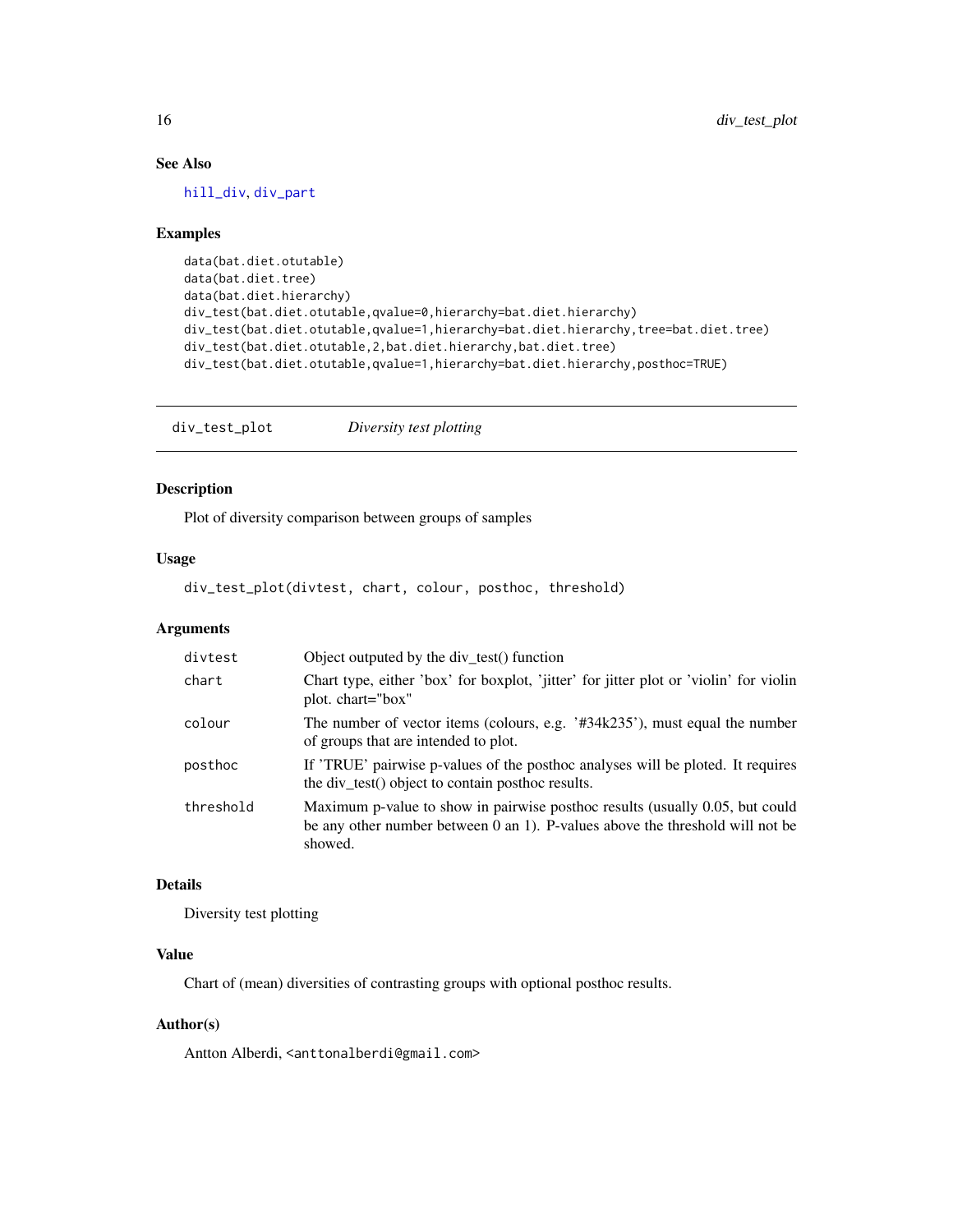# <span id="page-16-0"></span>gamma\_div 17

# See Also

[div\\_test](#page-14-1), [hill\\_div](#page-17-1), [div\\_part](#page-10-1)

#### Examples

```
data(bat.diet.otutable)
data(bat.diet.hierarchy)
divtestres <- div_test(bat.diet.otutable,qvalue=0,hierarchy=bat.diet.hierarchy)
div_test_plot(divtestres,chart="box")
div_test_plot(divtestres,chart="violin")
divtest.res.ph <- div_test(bat.diet.otutable,qvalue=0,hierarchy=bat.diet.hierarchy,posthoc=TRUE)
div_test_plot(divtest.res.ph,chart="jitter",posthoc=TRUE,threshold=0.5)
```
<span id="page-16-1"></span>gamma\_div *Gamma diversity*

#### Description

Compute gamma diversity of a system from a matrix (OTU table) containing multiple samples. If a tree is provided, the computed gamma diversity accounts for the phylogenetic relations across OTUs.

# Usage

gamma\_div(countable,qvalue,tree,weight)

#### Arguments

| countable | A count table (matrix/data.frame) indicating the absolute or relative OTU/ASV<br>abundances of multiple samples. Columns must refer to samples and rows to<br>OTU <sub>s</sub> /ASV <sub>s</sub> .                      |
|-----------|-------------------------------------------------------------------------------------------------------------------------------------------------------------------------------------------------------------------------|
| gvalue    | A positive number, usually between 0 and 5, but most commonly 0, 1 or 2. It<br>can be an integer or contain decimals.                                                                                                   |
| tree      | A phylogenetic tree of class 'phylo'. The tip labels must match the row names in<br>the count table. Use the function match_data() if the count table and tree names<br>do not match.                                   |
| weight    | A vector indicating the relative weight of each sample. The order needs to be<br>identical to the order of the samples in the OTU table. The values need to sum<br>up to 1. If empty, all samples are weighed the same. |

# Details

Gamma diversity computation (based on Hill numbers)

## Value

A gamma diversity value.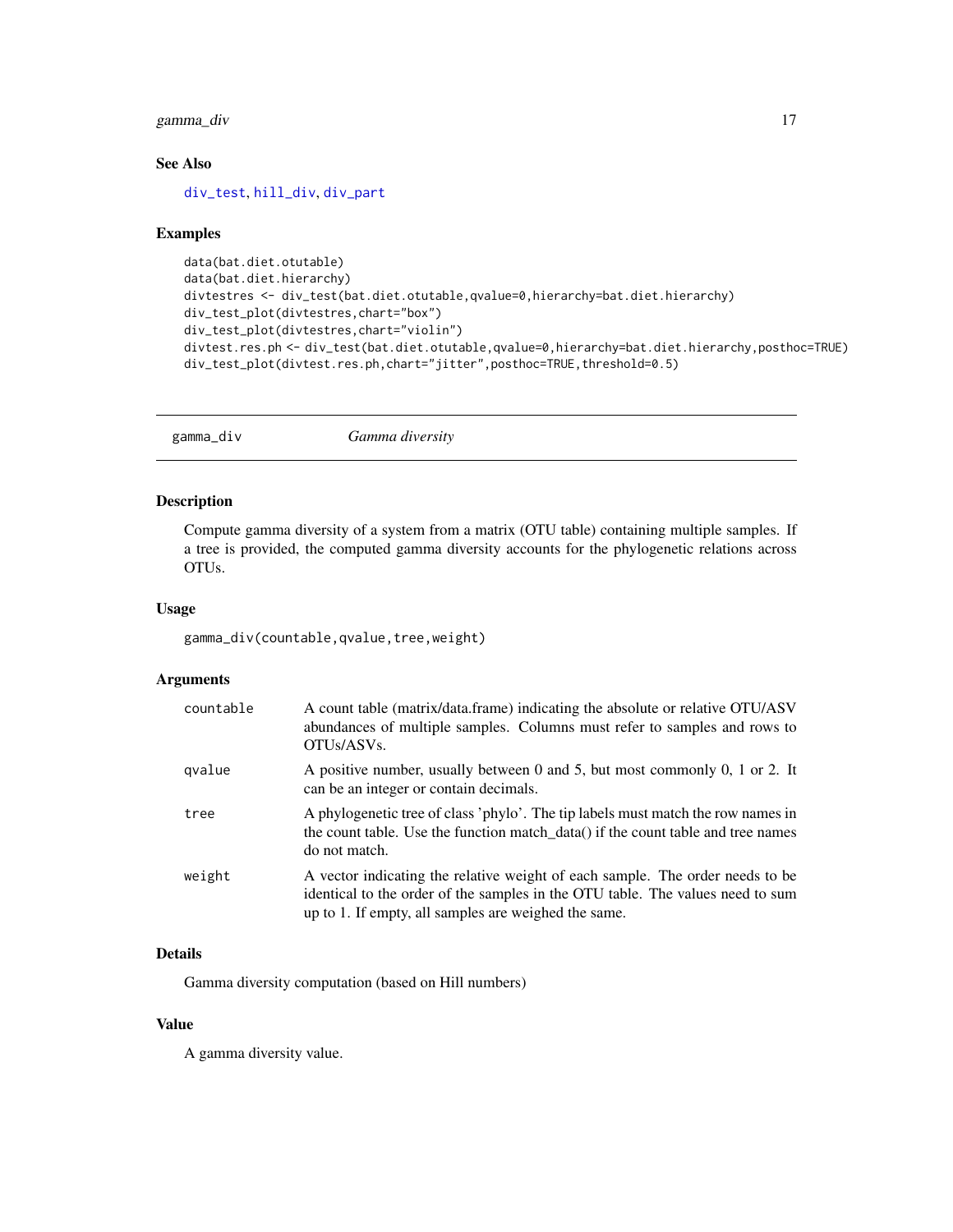#### <span id="page-17-0"></span>Author(s)

Antton Alberdi, <anttonalberdi@gmail.com>

#### References

Alberdi, A., Gilbert, M.T.P. (2019). A guide to the application of Hill numbers to DNA-based diversity analyses. Molecular Ecology Resources, 19, 804-817.

Chao, A., Chiu, C.H., & Hsieh, T. C. (2012). Proposing a resolution to debates on diversity partitioning. Ecology, 93, 2037-2051.

Jost, L. (2007). Partitioning diversity into independent alpha and beta components. Ecology, 88, 2427-2439.

#### See Also

[div\\_part](#page-10-1), [alpha\\_div](#page-2-1), [match\\_data](#page-21-1)

# Examples

```
data(bat.diet.otutable)
data(bat.diet.tree)
data(bat.diet.hierarchy)
gamma_div(countable=bat.diet.otutable,qvalue=1)
gamma_div(countable=bat.diet.otutable,qvalue=1,tree=bat.diet.tree)
weight.vector = rep(1/ncol(bat.diet.otutable),ncol(bat.diet.otutable))
gamma_div(bat.diet.otutable,1,bat.diet.tree,weight.vector)
```
<span id="page-17-1"></span>hill\_div *Hill numbers computation*

#### Description

Compute neutral or phylogenetic Hill numbers from a single sample (vector) or count table (matrix). Hill numbers or numbers equivalents of diversity indices are diversity measures that compute diversity in effective number of OTUs, i.e. the number of equally abundant OTUs that would be needed to give the same value of diversity.

#### Usage

```
hill_div(count, qvalue, tree, dist)
```
#### Arguments

| count  | A vector or a matrix/data.frame indicating the (relative) counts of one or multi- |
|--------|-----------------------------------------------------------------------------------|
|        | ple samples, respectively. If a matrix/data.frame is provided, columns must refer |
|        | to samples and rows to OTUs.                                                      |
| avalue | A positive integer or decimal number $(\geq=0)$ , usually between 0 and 3.        |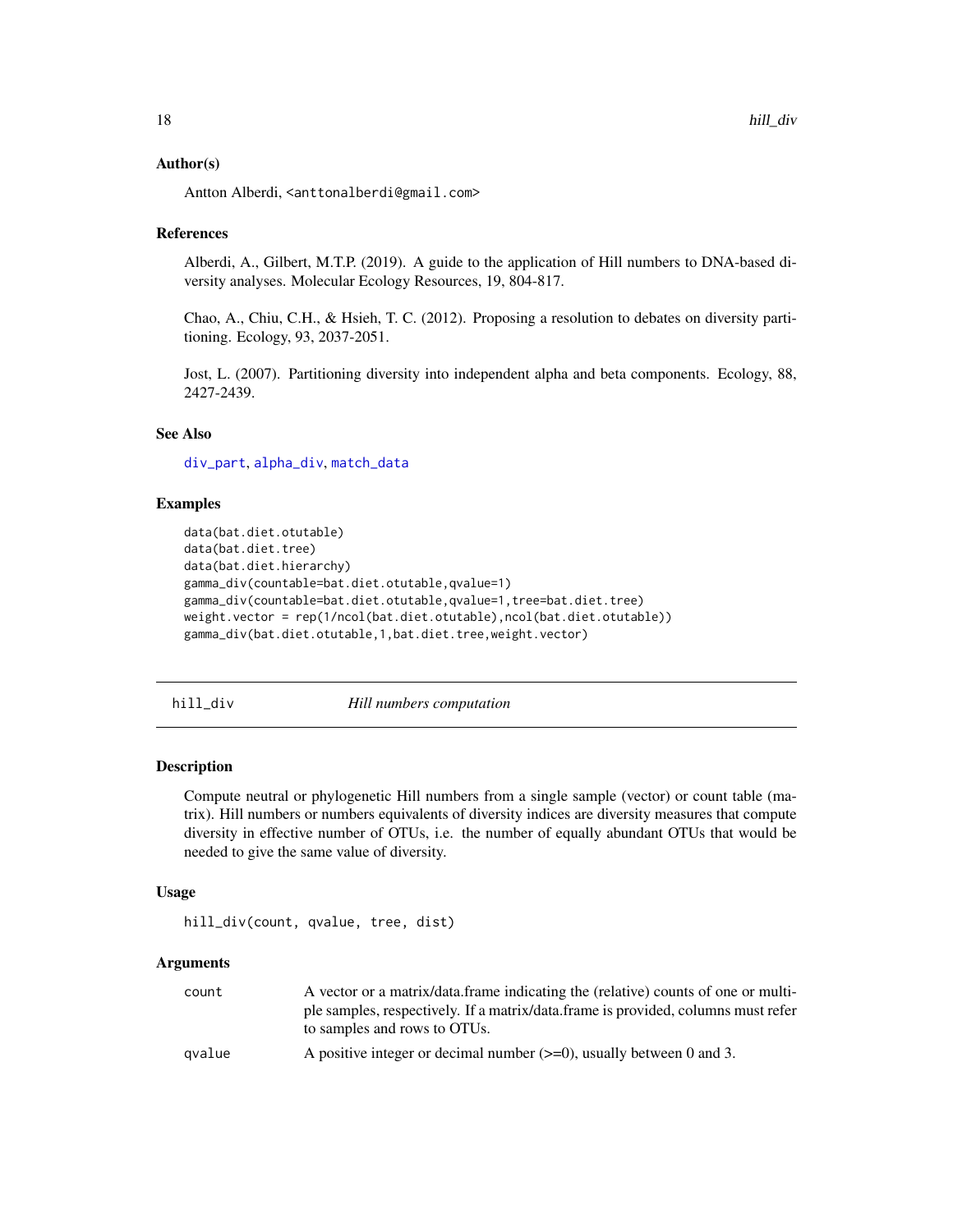#### <span id="page-18-0"></span>hill\_div and the set of the set of the set of the set of the set of the set of the set of the set of the set of the set of the set of the set of the set of the set of the set of the set of the set of the set of the set of

| tree | An ultrametic tree of class 'phylo'. The tip labels must match the names of               |
|------|-------------------------------------------------------------------------------------------|
|      | the vector values (if one sample) or matrix rows (if multiple samples). Use the           |
|      | function match data() if the OTU names do not match.                                      |
| dist | A dist object indicating the pairwise distances between samples. NOT imple-<br>mented yet |

# Details

Hill numbers computation

# Author(s)

Antton Alberdi, <anttonalberdi@gmail.com>

# References

Alberdi, A., Gilbert, M.T.P. (2019). A guide to the application of Hill numbers to DNA-based diversity analyses. Molecular Ecology Resources, 19, 804-817.

Jost, L. (2006). Entropy and diversity. Oikos, 113, 363-375.

Hill, M. O. (1973). Diversity and evenness: a unifying notation and its consequences. Ecology, 54, 427-432.

# See Also

[index\\_div](#page-19-1), [div\\_part](#page-10-1)

# Examples

```
data(bat.diet.otutable)
data(bat.diet.tree)
data(bat.diet.hierarchy)
#One sample
bat.diet.sample <- bat.diet.otutable[,1]
hill_div(bat.diet.sample,0)
hill_div(bat.diet.sample,qvalue=1)
#One sample (phylogenetic)
names(bat.diet.sample) <- rownames(bat.diet.otutable)
hill_div(bat.diet.sample,1,bat.diet.tree)
#Multiple samples
hill_div(bat.diet.otutable,0)
#Incidence-based
bat.diet.otutable.incidence <- to.incidence(bat.diet.otutable,bat.diet.hierarchy)
hill_div(bat.diet.otutable.incidence,qvalue=1)
hill_div(to.incidence(bat.diet.otutable,bat.diet.hierarchy),1)
```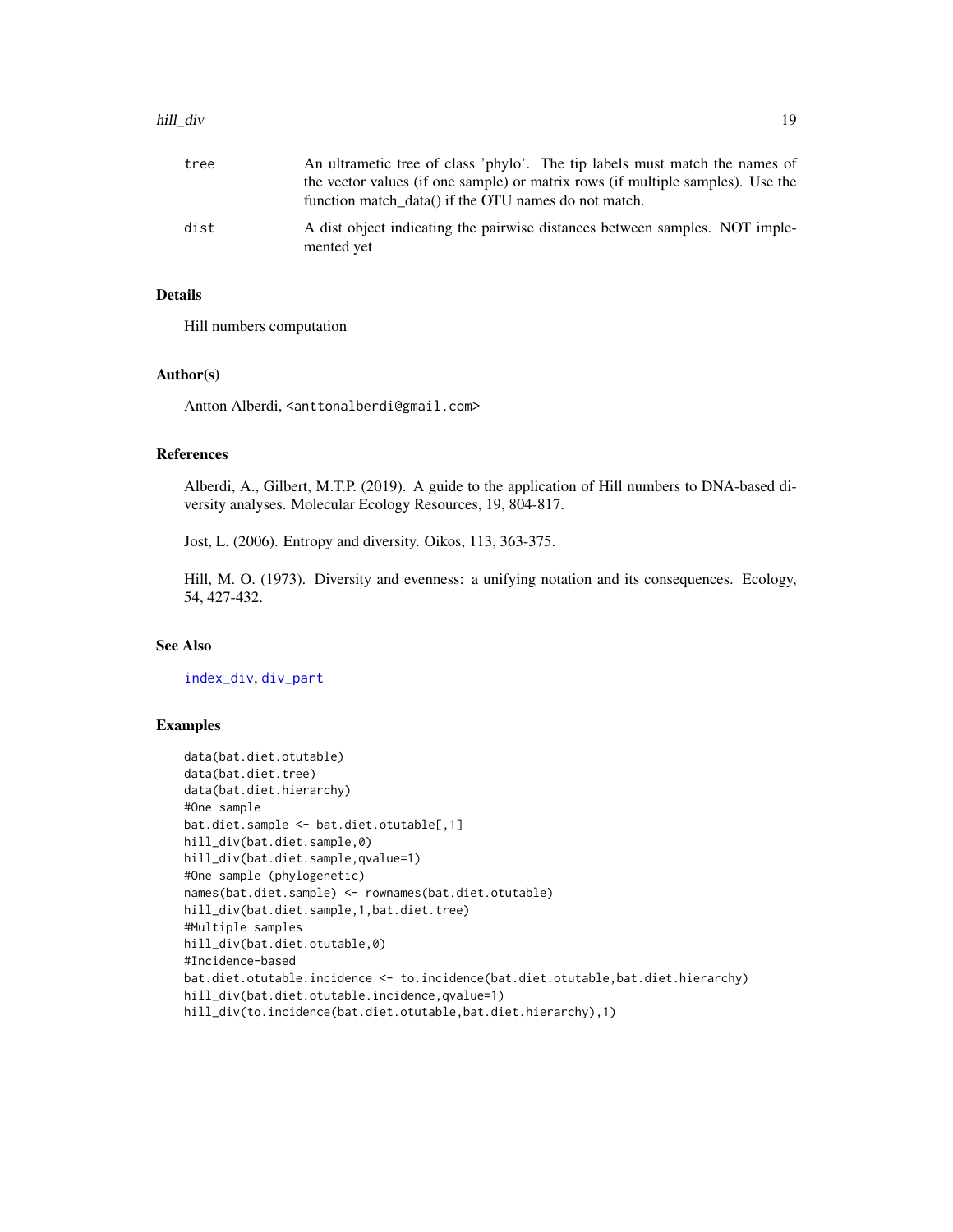<span id="page-19-1"></span><span id="page-19-0"></span>

Computes common diversity indices related to Hill numbers. If the input is a vector, the function computes the indices of a single sample, while if the input is a matrix (OTU table), the function computes individual diversity indices for each sample (column). An ultrametic OTU tree is required for computing phylogenetic diversity indices (Faith's PD, Allen's H and Rao's Q). If the relative abundances of each sample (vector or each column of the matrix) do not sum to 1, TSS normalisation is applied.

#### Usage

index\_div(abund, tree, index)

#### Arguments

| abund | A vector or a matrix/data.frame indicating the relative abundances of one or<br>multiple samples, respectively. If a matrix/data.frame is provided, columns must<br>refer to samples and rows to OTUs.                 |
|-------|------------------------------------------------------------------------------------------------------------------------------------------------------------------------------------------------------------------------|
| tree  | An ultrametic tree of class 'phylo'. The tip labels must match the names of<br>the vector values (if one sample) or matrix rows (if multiple samples). Use the<br>function match data() if the OTU names do not match. |
| index | Diversity index to be computed ("richness", "shannon", "simpson", "faith", "allen",<br>"rao"). Default without tree argument: index="richness". Default with tree ar-<br>gument: index="faith".                        |

# Details

Diversity index computation

#### Author(s)

Antton Alberdi, <anttonalberdi@gmail.com>

#### References

Alberdi, A., Gilbert, M.T.P. (2019). A guide to the application of Hill numbers to DNA-based diversity analyses. Molecular Ecology Resources, 19, 804-817.

Jost, L. (2006). Entropy and diversity. Oikos, 113, 363-375.

Rao, C. R. (1982). Diversity and dissimilarity coefficients: A unified approach. Theoretical Population Biology, 21, 24-43.

Shannon, C. E. (1948). A mathematical theory of communication. The Bell System Technical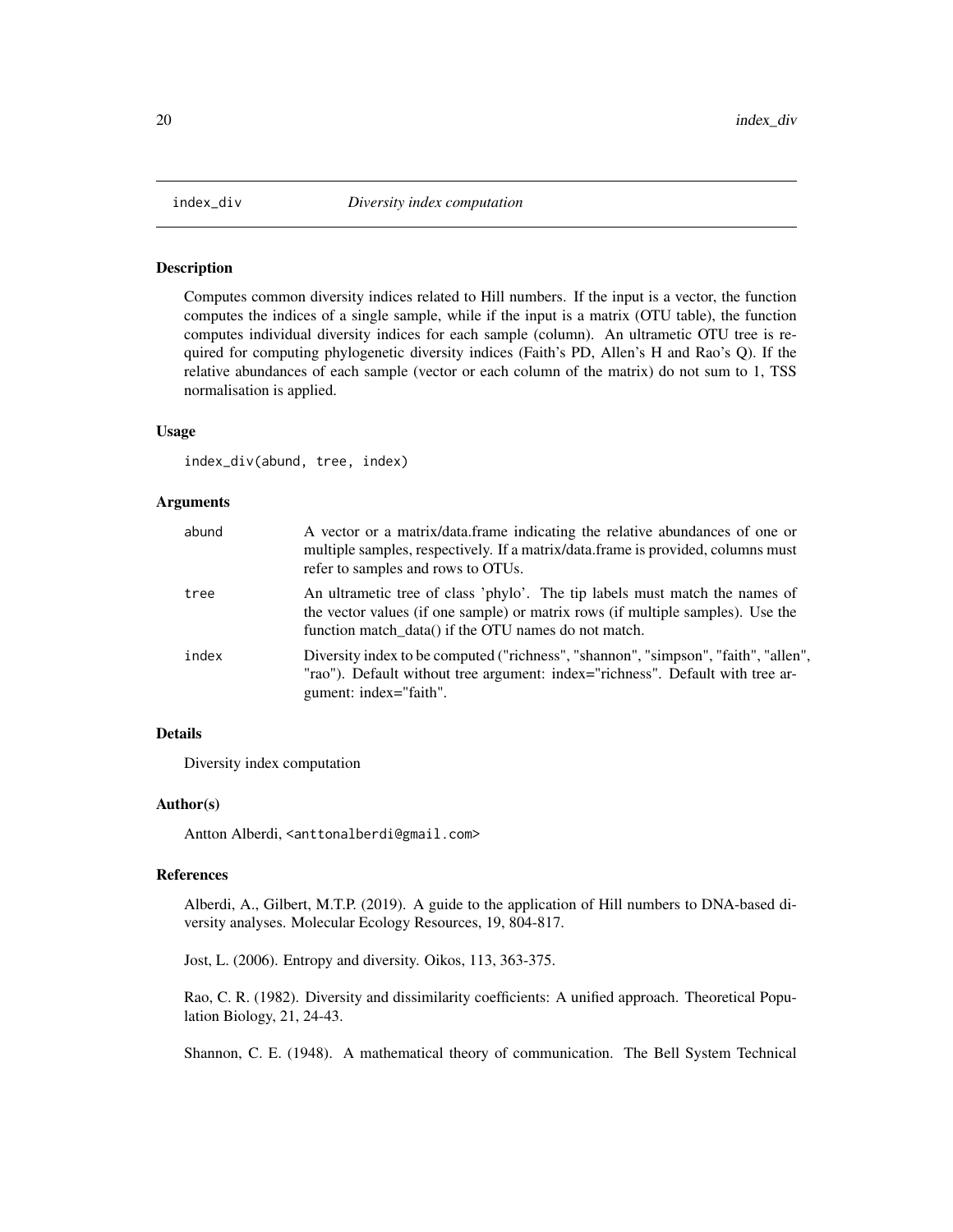#### <span id="page-20-0"></span>is.nested 21

Journal, 27, 379-423.

# See Also

[hill\\_div](#page-17-1), [div\\_part](#page-10-1)

# Examples

```
data(bat.diet.otutable)
data(bat.diet.tree)
data(bat.diet.hierarchy)
#One sample
bat.diet.sample <- bat.diet.otutable[,1]
index_div(bat.diet.sample)
index_div(bat.diet.sample,index="shannon")
#Multiple samples
index_div(bat.diet.otutable)
index_div(bat.diet.otutable,tree=bat.diet.tree,index="faith")
#Incidence-based
bat.diet.otutable.incidence <- to.incidence(bat.diet.otutable,bat.diet.hierarchy)
index_div(bat.diet.otutable.incidence)
index_div(bat.diet.otutable.incidence,index="simpson")
index_div(to.incidence(bat.diet.otutable,bat.diet.hierarchy),tree=bat.diet.tree)
```
is.nested *Check if hierachy is nested*

#### Description

Multi-level diversity partitioning requires the groups at different hierarchical levels to be nested. i.e. two samples that belong to a common parent group cannot have different grandparent groups. The best example of nested hierarchy is taxonomy: e.g. two species that belong to the same genus cannot belong to different families. This function checks whether the groups specified in a hierarchy table have a nested structure.

#### Usage

```
is.nested(hierarchy)
```
# Arguments

hierarchy A matrix indicating the relation between samples (first column) and parent groups.

# Details

Check if hierachy is nested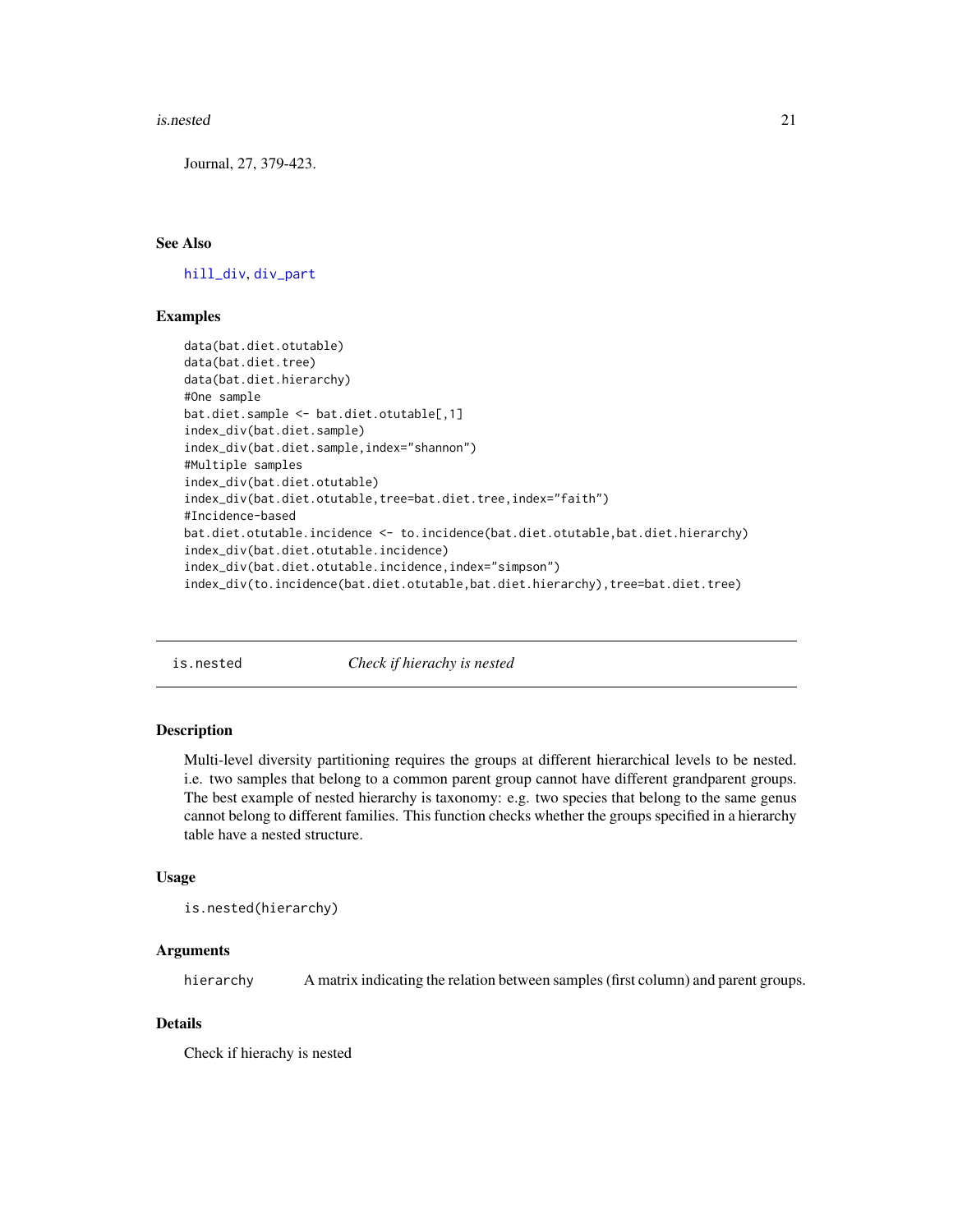# <span id="page-21-0"></span>Value

A logical value (TRUE/FALSE).

# Author(s)

Antton Alberdi, <anttonalberdi@gmail.com>

# Examples

```
data(bat.diet.hierarchy)
is.nested(bat.diet.hierarchy)
```
<span id="page-21-1"></span>match\_data *Match data*

# Description

Filter count tables and OTU/ASV phylogenetic trees to match OTUs/ASVs present in both data files..

#### Usage

match\_data(countable, tree, output)

# Arguments

| countable | A count table (matrix/data.frame) indicating the absolute or relative OTU/ASV<br>abundances of multiple samples. Columns must refer to samples and rows to<br>OTUs/ASVs. |
|-----------|--------------------------------------------------------------------------------------------------------------------------------------------------------------------------|
| tree      | An ultrametic tree of class 'phylo'.                                                                                                                                     |
| output    | Whether to output a filtered count table ('countable') or a filtered OTU tree<br>('tree').                                                                               |

#### Details

Match data

# Author(s)

Antton Alberdi, <anttonalberdi@gmail.com>

# See Also

[hill\\_div](#page-17-1), [index\\_div](#page-19-1)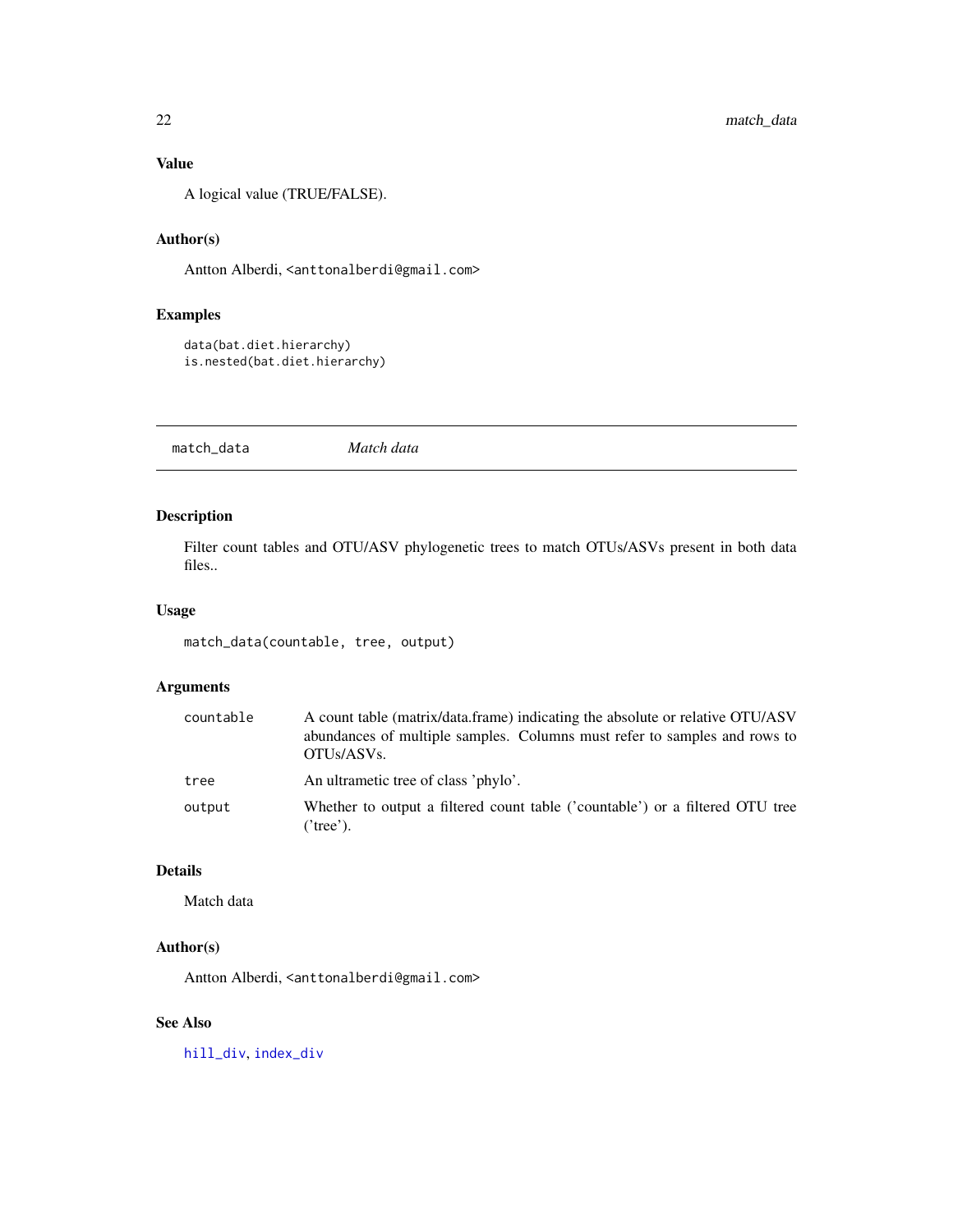#### <span id="page-22-0"></span>pair\_dis 23

# Examples

```
data(bat.diet.otutable)
data(bat.diet.tree)
match_data(bat.diet.otutable,bat.diet.tree,output="countable")
match_data(bat.diet.otutable,bat.diet.tree,output="tree")
```
<span id="page-22-1"></span>

#### pair\_dis *Pairwise dissimilarity*

# Description

Computation of pairwise dissimilarities based on Hill numbers diversity partitioning

#### Usage

pair\_dis(countable, qvalue, tree, hierarchy, level, metric)

# Arguments

| countable | A matrix indicating the relative abundances of multiple samples. Columns<br>should be samples and rows OTUs.                                                    |
|-----------|-----------------------------------------------------------------------------------------------------------------------------------------------------------------|
| gvalue    | A positive integer or decimal number $(\geq=0)$ , usually between 0 and 3.                                                                                      |
| tree      | A phylogenetic tree of class 'phylo'. The tip labels must match the row names in<br>the OTU table. Use the function match_data() if the OTU names do not match. |
| hierarchy | A matrix indicating the relation between samples (first column) and groups.                                                                                     |
| level     | If '1' dissimilarities are computed across samples, while if '2' dissimilarities are<br>computed across groups, as specified by the hierarchy table. level=1.   |
| metric    | A vector containing any combination of "C", "U", "V" or "S". If not provided,<br>all metrics will be computed. metric="U", metric= $c("U", "S")$ .              |

# Details

Pairwise dissimilarity

# Value

A list of matrices containing pairwise beta diversities and dissimilarity metrics.

# Author(s)

Antton Alberdi, <anttonalberdi@gmail.com>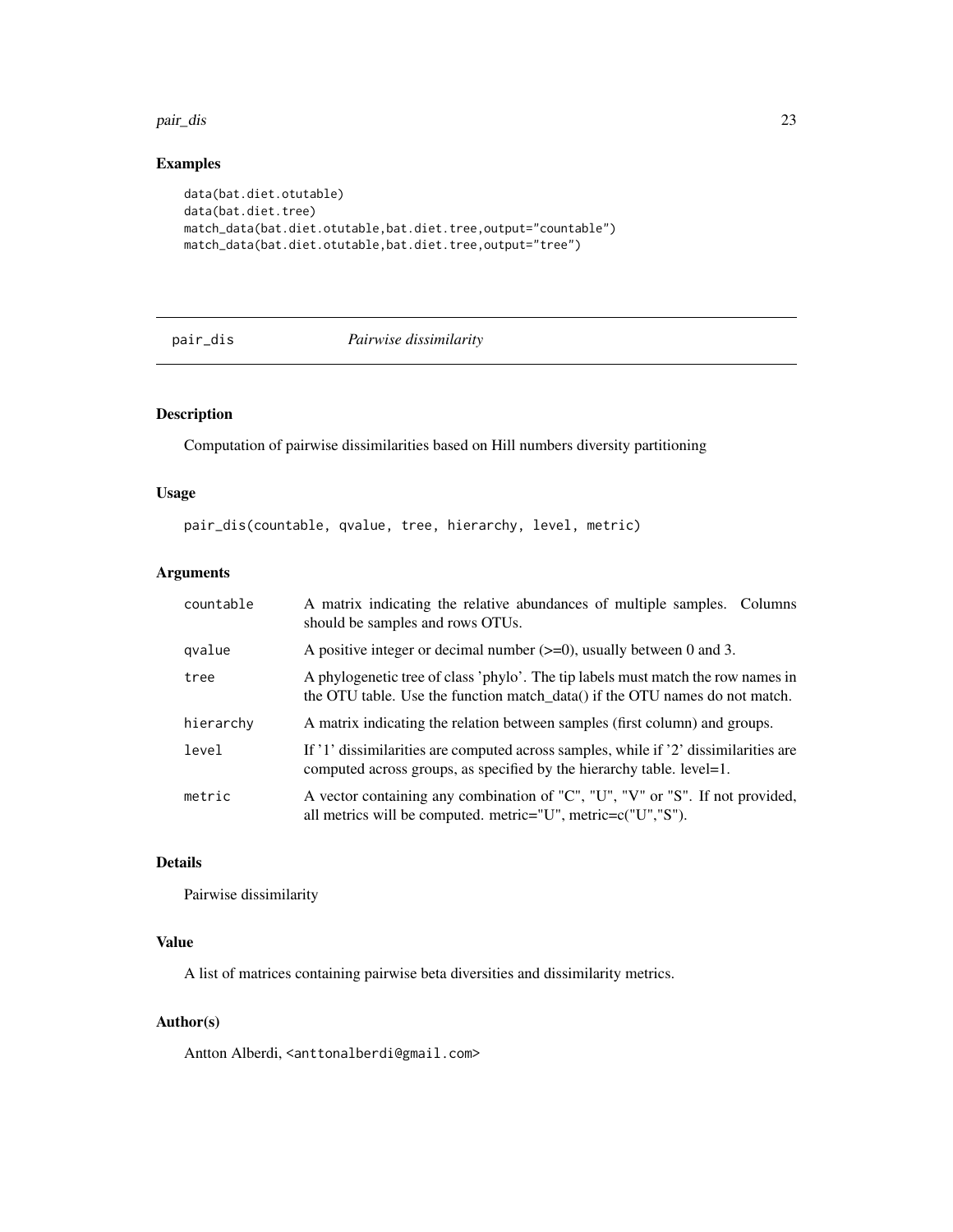#### <span id="page-23-0"></span>References

Alberdi, A., Gilbert, M.T.P. (2019). A guide to the application of Hill numbers to DNA-based diversity analyses. Molecular Ecology Resources, 19, 804-817.

Chao, A., Chiu, C.H., & Hsieh, T. C. (2012). Proposing a resolution to debates on diversity partitioning. Ecology, 93, 2037-2051.

Jost, L. (2007). Partitioning diversity into independent alpha and beta components. Ecology, 88, 2427-2439.

#### See Also

[hill\\_div](#page-17-1), [div\\_part](#page-10-1), [beta\\_dis](#page-4-1)

#### Examples

```
data(bat.diet.otutable)
data(bat.diet.tree)
data(bat.diet.hierarchy)
pair_dis(bat.diet.otutable,qvalue=1)
```
pair\_dis(bat.diet.otutable,qvalue=1,tree=bat.diet.tree,metric="V")

pair\_dis(bat.diet.otutable,qvalue=0,hierarchy=bat.diet.hierarchy,level="2")

pair\_dis\_plot *Pairwise dissimilarity plot*

# Description

Visualisation of pairwise dissimilarities

#### Usage

```
pair_dis_plot(distance, hierarchy, type, level, colour, magnify)
```
#### Arguments

| distance  | Matrix of pairwise dissimilarities, usually one of the matrices listed in the output<br>object of the pair_dis() function.                            |
|-----------|-------------------------------------------------------------------------------------------------------------------------------------------------------|
| hierarchy | The first column lists the sample names while the second lists the groups. If<br>provided, group profiles are plotted instead of individual profiles. |
| type      | Whether to plot a NMDS or qgraph chart. type="NMDS".                                                                                                  |
| level     | If '1', samples are not grouped (each sample is a different colour), while if '2',<br>samples are coloured by groups. level=1.                        |
| colour    | he number of vector items (colours, e.g. $434k235$ ), must equal the number of<br>samples or groups that are intended to plot.                        |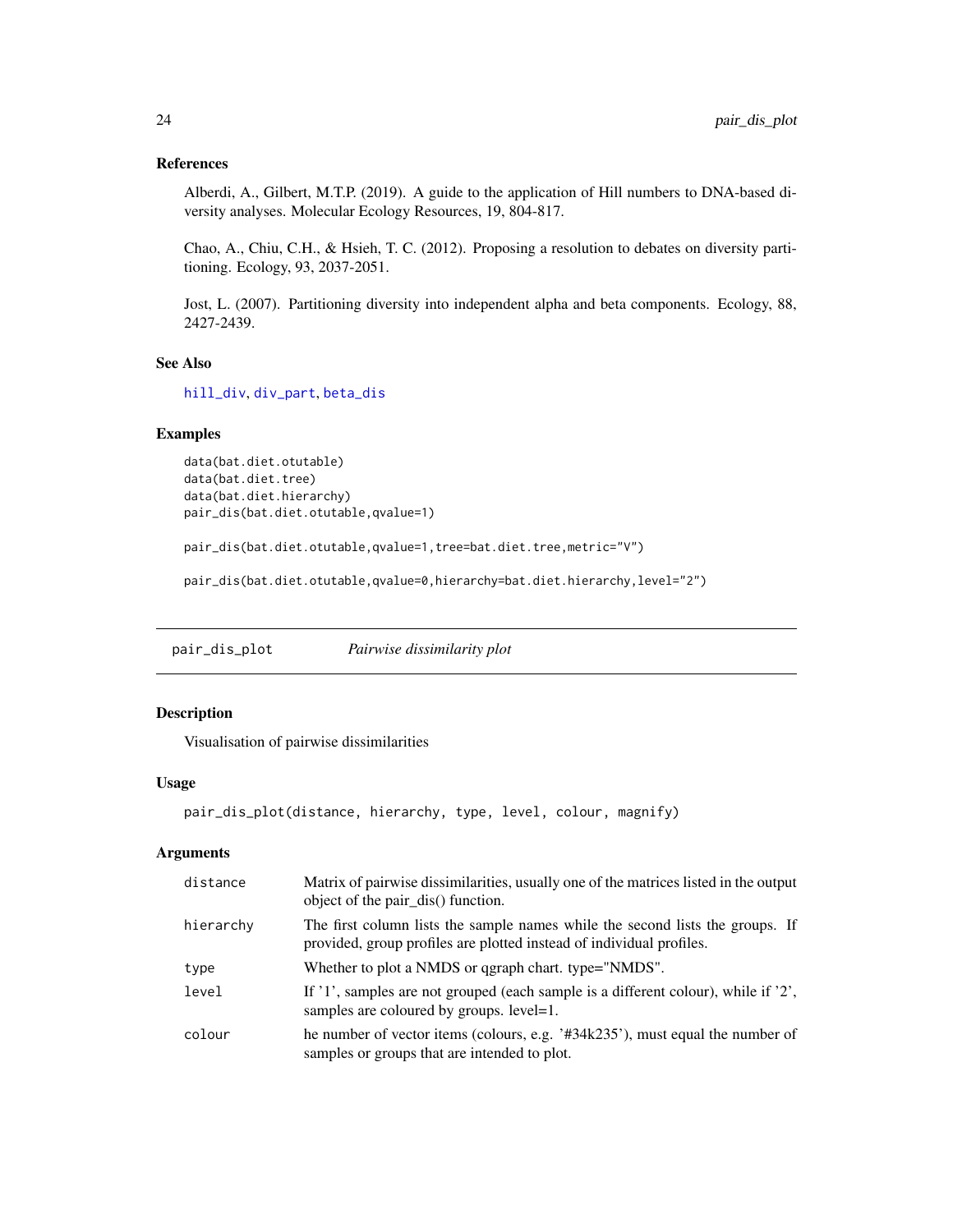#### <span id="page-24-0"></span> $SqN$  25

| magnify | Only relevant for qgraph. Whether the pairwise dissimilarity values are trans- |
|---------|--------------------------------------------------------------------------------|
|         | formed to 0-1 scale, 0 corresponding to the minimum dissimilarity and 1 to the |
|         | maximum dissimilarity value. magnify=FALSE.                                    |

# Details

Pairwise dissimilarity plot

# Value

An NMDS or network plot.

#### Author(s)

Antton Alberdi, <anttonalberdi@gmail.com>

#### References

Alberdi, A., Gilbert, M.T.P. (2019). A guide to the application of Hill numbers to DNA-based diversity analyses. Molecular Ecology Resources, 19, 804-817.

Chao, A., Chiu, C.H., & Hsieh, T. C. (2012). Proposing a resolution to debates on diversity partitioning. Ecology, 93, 2037-2051.

Jost, L. (2007). Partitioning diversity into independent alpha and beta components. Ecology, 88, 2427-2439.

# See Also

[pair\\_dis](#page-22-1), [beta\\_dis](#page-4-1)

#### Examples

```
data(bat.diet.otutable)
data(bat.diet.tree)
data(bat.diet.hierarchy)
pairdisres <- pair_dis(bat.diet.otutable,qvalue=0,hierarchy=bat.diet.hierarchy,level="2")
pair_dis_plot(pairdisres$L2_CqN,hierarchy=bat.diet.hierarchy,type="NMDS",level=2)
pair_dis_plot(pairdisres$L2_CqN,hierarchy=bat.diet.hierarchy,type="qgraph",level=2)
```
SqN *Jaccard-type turnover-complement*

# Description

The Jaccard-type turnover-complement is thecomplement of the Jaccard-type turnover, which quantifies the normalized OTU turnover rate with respect to the whole system (i.e. gamma). SqN is integrated in the functions beta\_dis() and pair\_dis().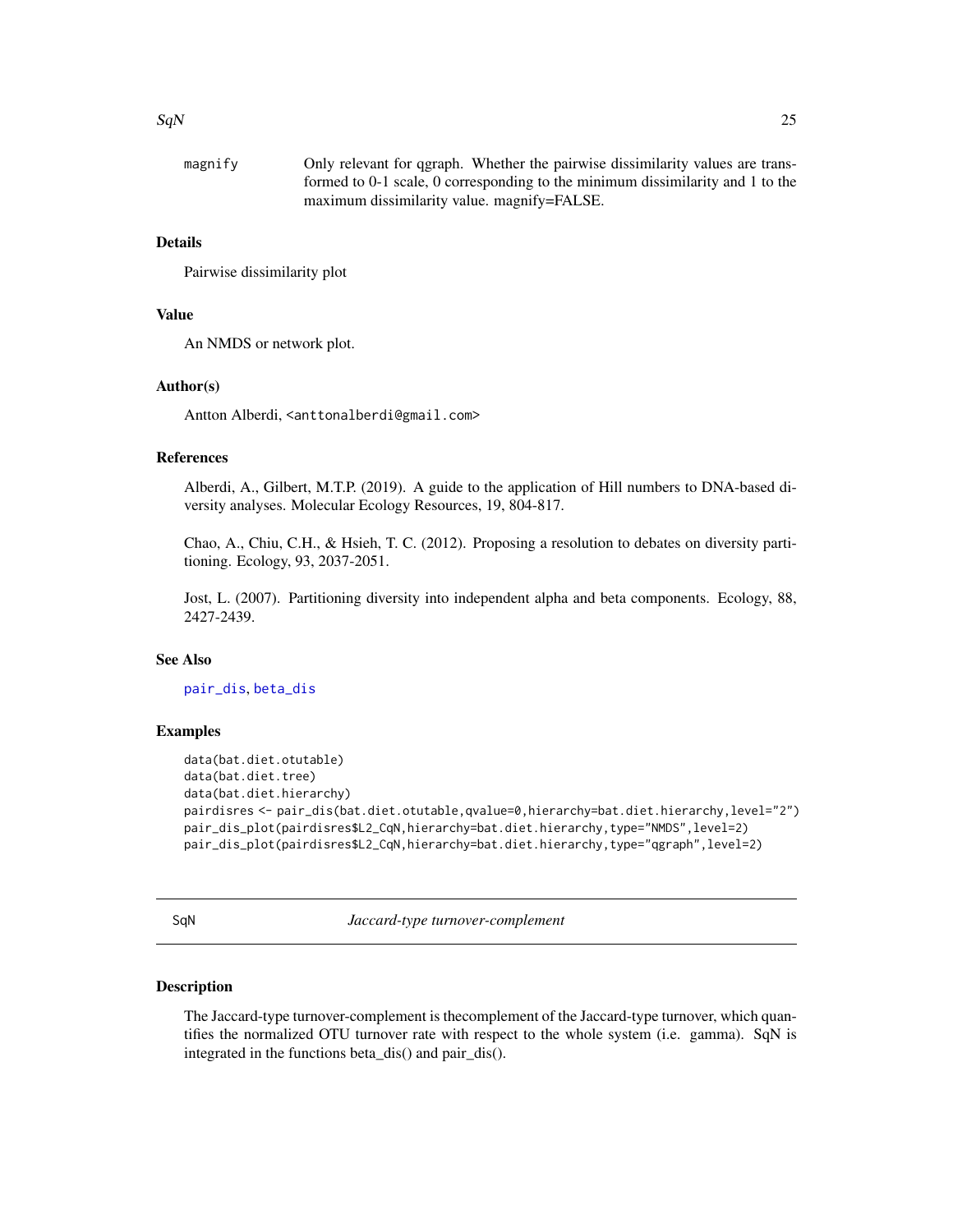# <span id="page-25-0"></span>Usage

SqN(beta, N)

# Arguments

| beta | A beta diversity value based on Hill numbers.                                                                    |
|------|------------------------------------------------------------------------------------------------------------------|
|      | An integer indicating sample size, the number of sampling units to be used to<br>compute the similarity measure. |

# Details

Jaccard-type turnover-complement

# Value

A Jaccard-type turnover-complement value

# Author(s)

Antton Alberdi, <anttonalberdi@gmail.com>

#### References

Alberdi, A., Gilbert, M.T.P. (2019). A guide to the application of Hill numbers to DNA-based diversity analyses. Molecular Ecology Resources, 19, 804-817.

Chao, A., Chiu, C.H., & Hsieh, T. C. (2012). Proposing a resolution to debates on diversity partitioning. Ecology, 93, 2037-2051.

Jost, L. (2007). Partitioning diversity into independent alpha and beta components. Ecology, 88, 2427-2439.

# See Also

[div\\_part](#page-10-1), [beta\\_dis](#page-4-1)

# Examples

SqN(beta=1.24,N=2) SqN(1.24,2)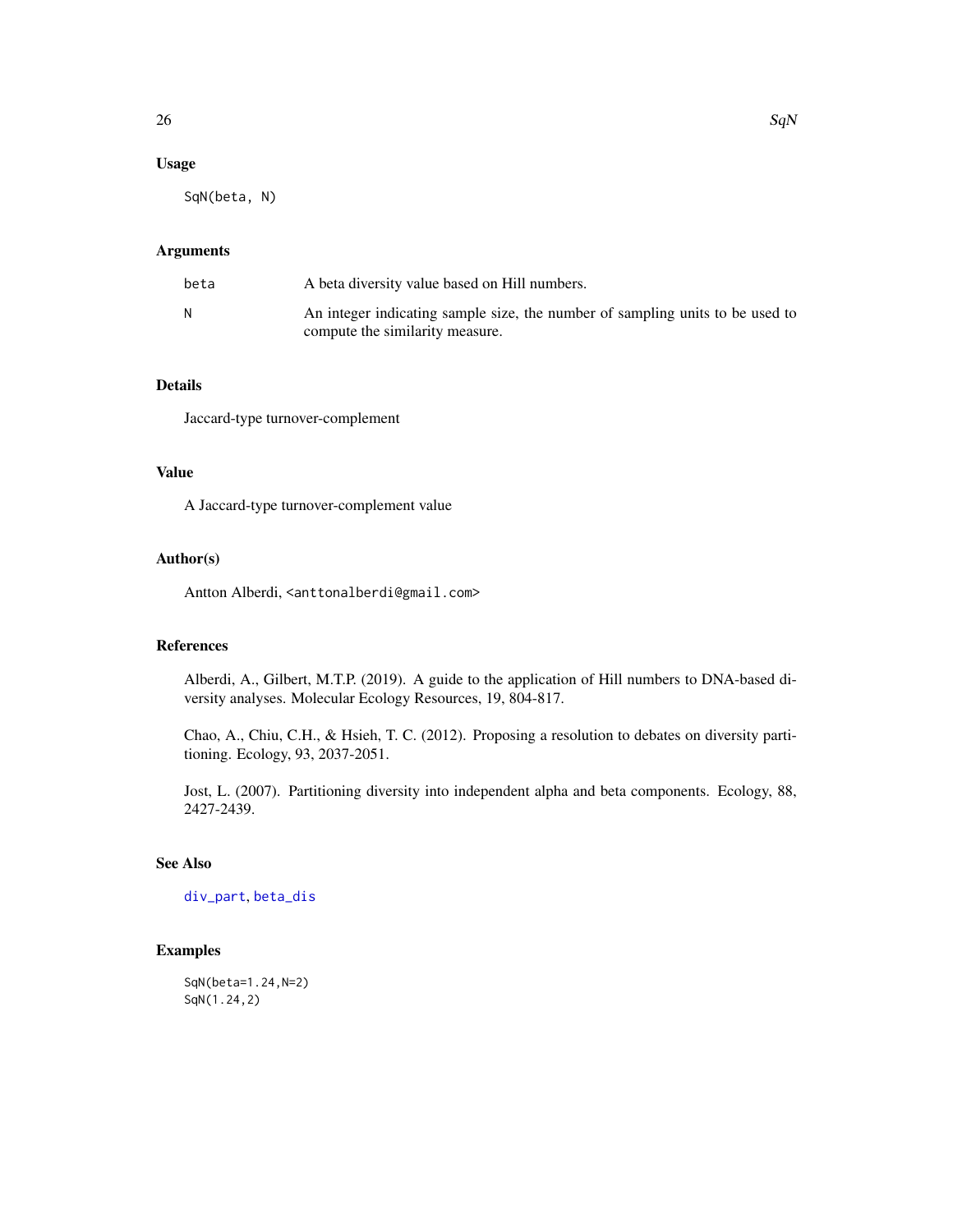<span id="page-26-0"></span>

Transform a count (OTU/ASV) table from abundance to incidence.

# Usage

to.incidence(otutable, hierarchy, relative)

# Arguments

| otutable  | A matrix/data.frame indicating the (relative) abundances of multiple samples.<br>Columns must refer to samples and rows to OTUs/ASVs. |
|-----------|---------------------------------------------------------------------------------------------------------------------------------------|
| hierarchy | A two-column matrix indicating the relation between samples (first column) and<br>groups (second column).                             |
| relative  | Whether to transform the incidence vector or matrix to relative $(0-1)$ values.<br>Default: relative=FALSE.                           |

# Details

To incidence

# Value

A vector of incidence data of a single system if no hierarchy table is specified and a matrix of incidence data of multiple systems if a hierarchy table is specified.

# Author(s)

Antton Alberdi, <anttonalberdi@gmail.com>

# References

Alberdi, A., Gilbert, M.T.P. (2019). A guide to the application of Hill numbers to DNA-based diversity analyses. Molecular Ecology Resources, 19, 804-817.

# See Also

[hill\\_div](#page-17-1), [div\\_part](#page-10-1)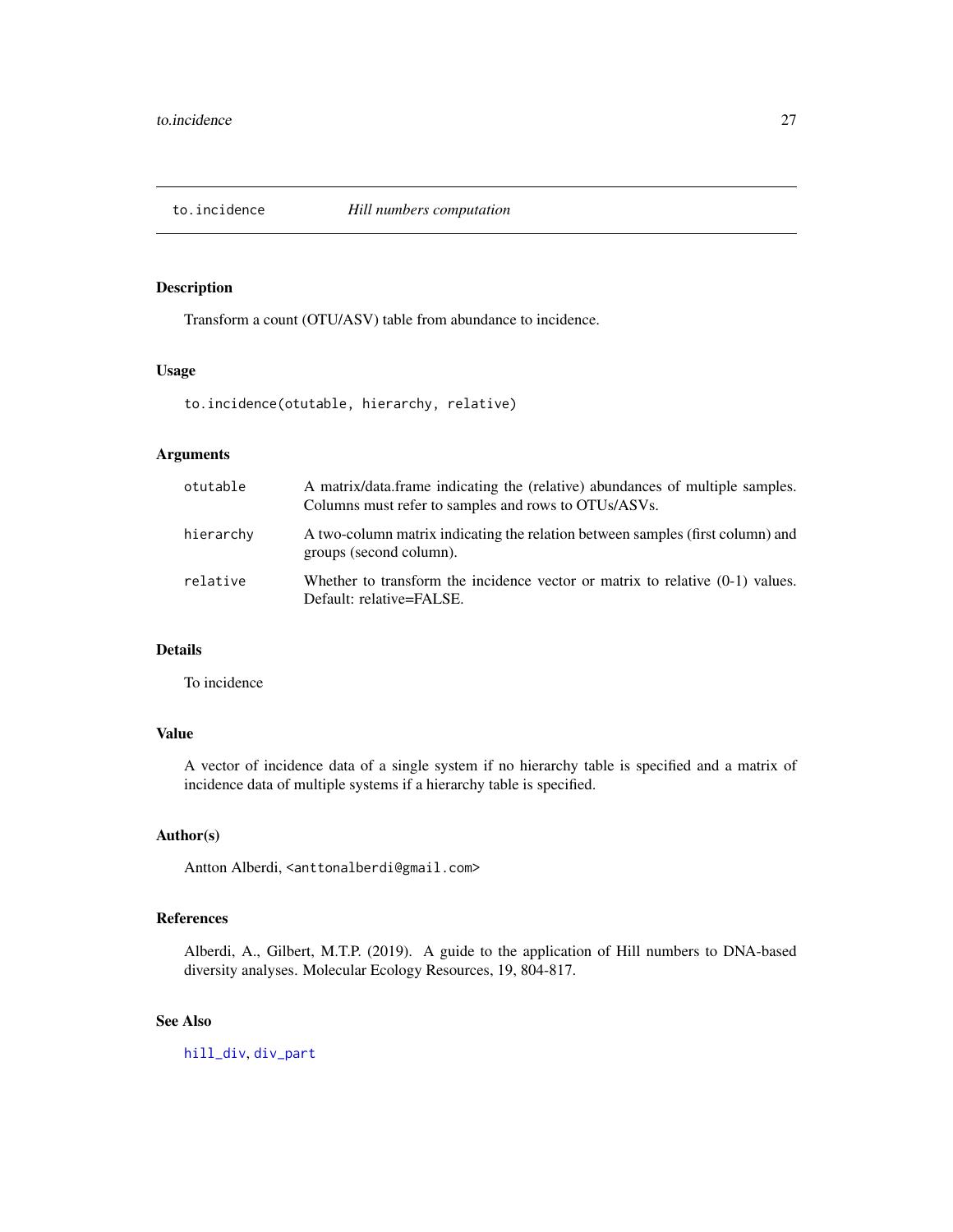# Examples

```
data(bat.diet.otutable)
data(bat.diet.hierarchy)
to.incidence(bat.diet.otutable)
to.incidence(bat.diet.otutable,bat.diet.hierarchy)
to.incidence(bat.diet.otutable,bat.diet.hierarchy,relative=TRUE)
to.incidence(otutable=bat.diet.otutable,hierarchy=bat.diet.hierarchy,relative=TRUE)
```

```
tree_depth Tree depth
```
#### Description

Computes phylogenetic tree depth based from a phylogenetic tree and a vector of (relative) abundances.

#### Usage

tree\_depth(tree, abund)

# Arguments

| tree  | A phylogenetic tree of class 'phylo'. The tip labels must match the row names in |
|-------|----------------------------------------------------------------------------------|
|       | the OTU table. Use the function match data() if the OTU names do not match.      |
| abund | A vector or a matrix/data.frame indicating the relative abundances of one or     |
|       | multiple samples, respectively. If a matrix/data.frame is provided, columns must |
|       | refer to samples and rows to OTUs.                                               |

# Details

Tree depth

# Value

A tree depth value

#### Author(s)

Antton Alberdi, <anttonalberdi@gmail.com>

# See Also

[div\\_part](#page-10-1), [gamma\\_div](#page-16-1), [match\\_data](#page-21-1)

#### Examples

```
data(bat.diet.otutable)
data(bat.diet.tree)
tree_depth(tree=bat.diet.tree,abund=bat.diet.otutable)
tree_depth(bat.diet.tree,bat.diet.otutable)
```
<span id="page-27-0"></span>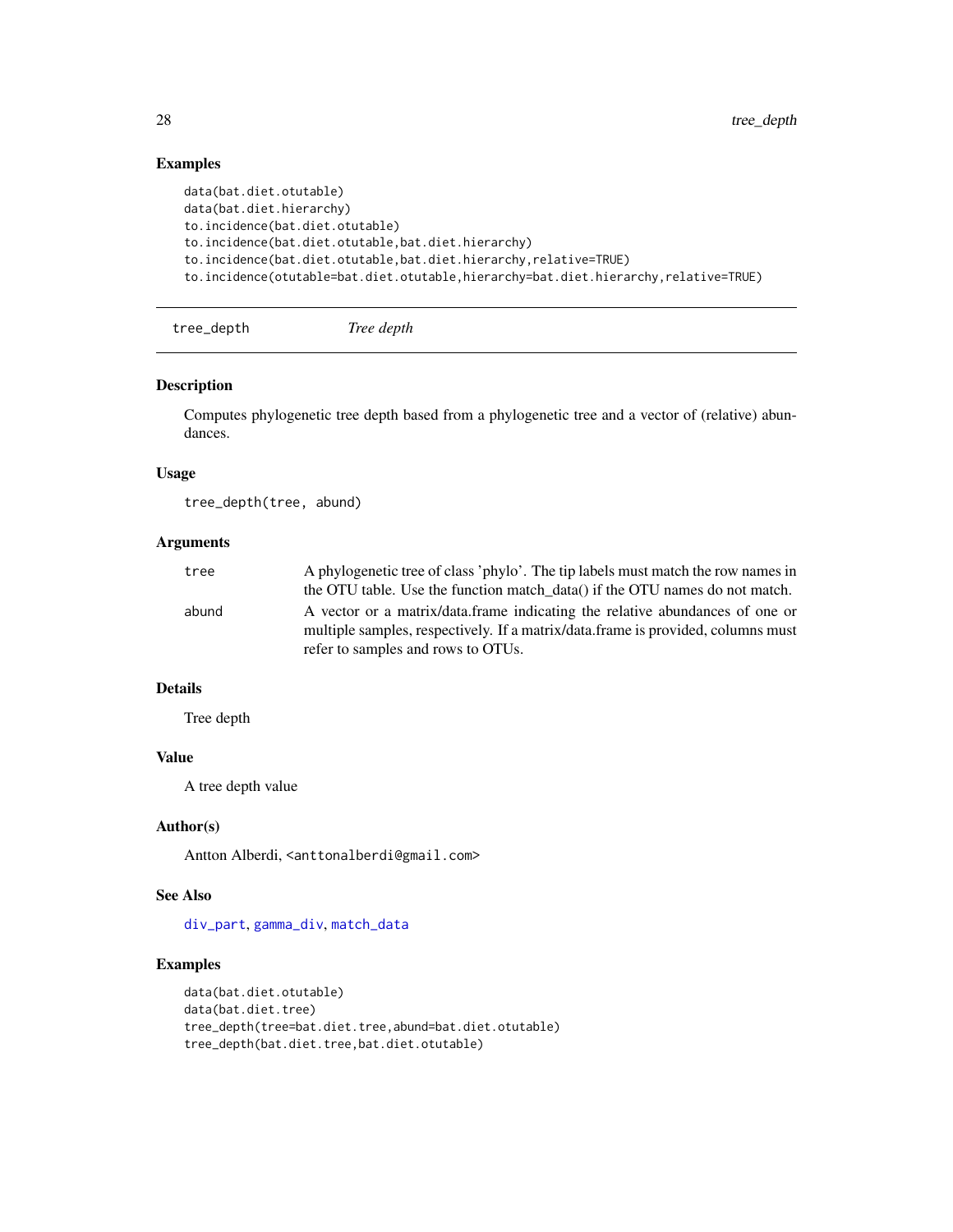Normalise a vector or count matrix to the range of 0-1.

# Usage

tss(abund)

# Arguments

| abund | A vector or a matrix/data.frame indicating the relative abundances of one or     |
|-------|----------------------------------------------------------------------------------|
|       | multiple samples, respectively. If a matrix/data.frame is provided, columns must |
|       | refer to samples and rows to OTUs.                                               |

# Details

Total Sum Scaling normalisation

# Value

Normalised vector or matrix.

# Author(s)

Antton Alberdi, <anttonalberdi@gmail.com>

# See Also

[hill\\_div](#page-17-1), [index\\_div](#page-19-1)

# Examples

```
data(bat.diet.otutable)
tss(bat.diet.otutable)
bat.diet.sample <- bat.diet.otutable[,1]
tss(bat.diet.sample)
```
<span id="page-28-1"></span><span id="page-28-0"></span>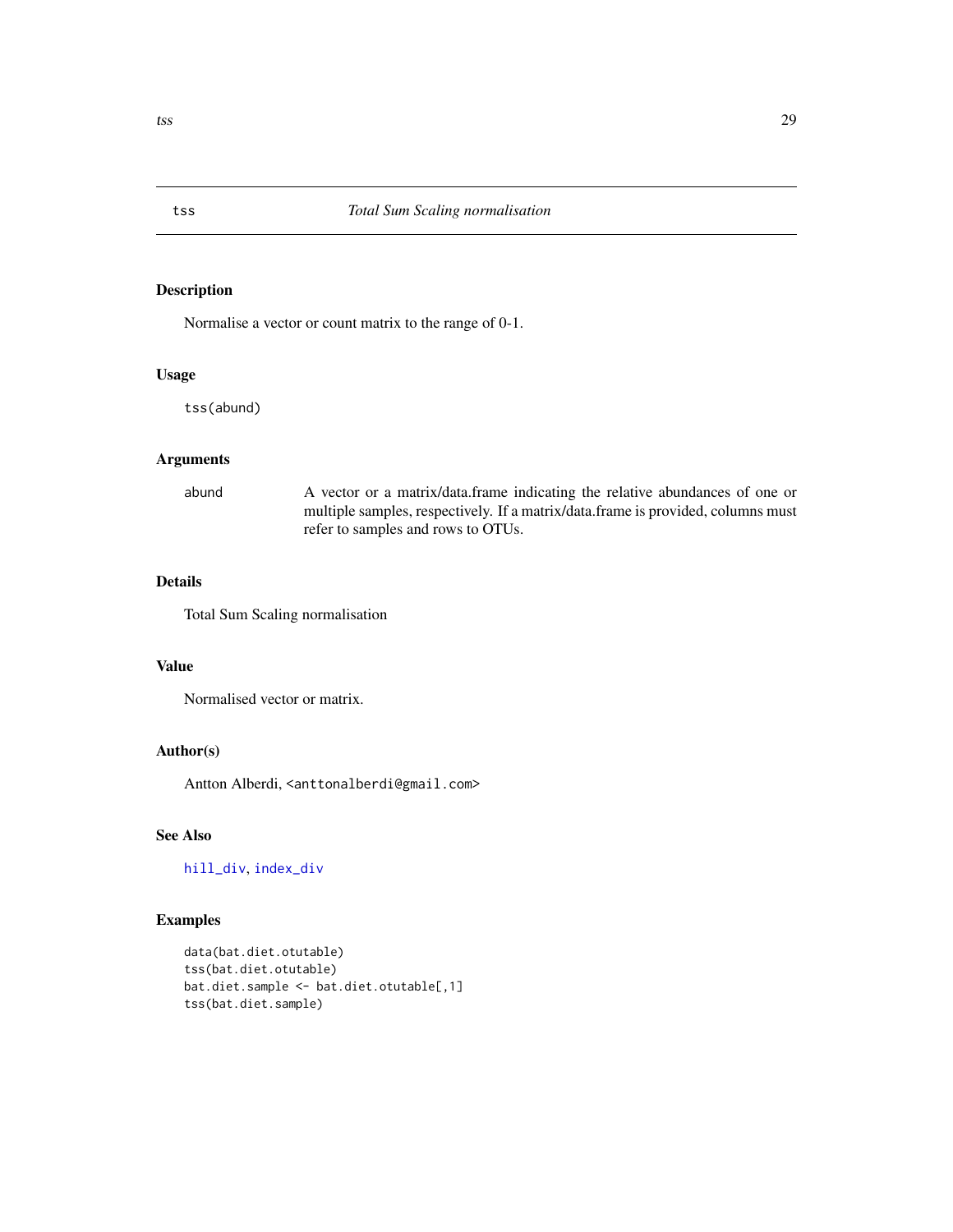<span id="page-29-0"></span>The Jaccard-type overlap quantifies the effective proportion of OTUs or lineages in a system that are shared across all subsystems. Hence, this metric quantifies overlap from the perspective of the overall system. Its corresponding dissimilarity (1 - UqN) quantifies the effective proportion of nonshared OTUs or lineages in the overall system. UqN is integrated in the functions beta\_dis() and pair\_dis().

#### Usage

UqN(beta, qvalue, N)

#### Arguments

| beta   | A beta diversity value based on Hill numbers.                                                                                                                                           |
|--------|-----------------------------------------------------------------------------------------------------------------------------------------------------------------------------------------|
| gvalue | The q value used to compute the beta diversity. It needs to be a positive number,<br>usually between 0 and 5, but most commonly 0, 1 or 2. It can be an integer or<br>contain decimals. |
| N      | An integer indicating sample size, the number of sampling units to be used to<br>compute the similarity measure.                                                                        |

# Details

Jaccard-type overlap

#### Value

A Jaccard-type overlap value

#### Author(s)

Antton Alberdi, <anttonalberdi@gmail.com>

# References

Alberdi, A., Gilbert, M.T.P. (2019). A guide to the application of Hill numbers to DNA-based diversity analyses. Molecular Ecology Resources, 19, 804-817.

Chao, A., Chiu, C.H., & Hsieh, T. C. (2012). Proposing a resolution to debates on diversity partitioning. Ecology, 93, 2037-2051.

Jost, L. (2007). Partitioning diversity into independent alpha and beta components. Ecology, 88, 2427-2439.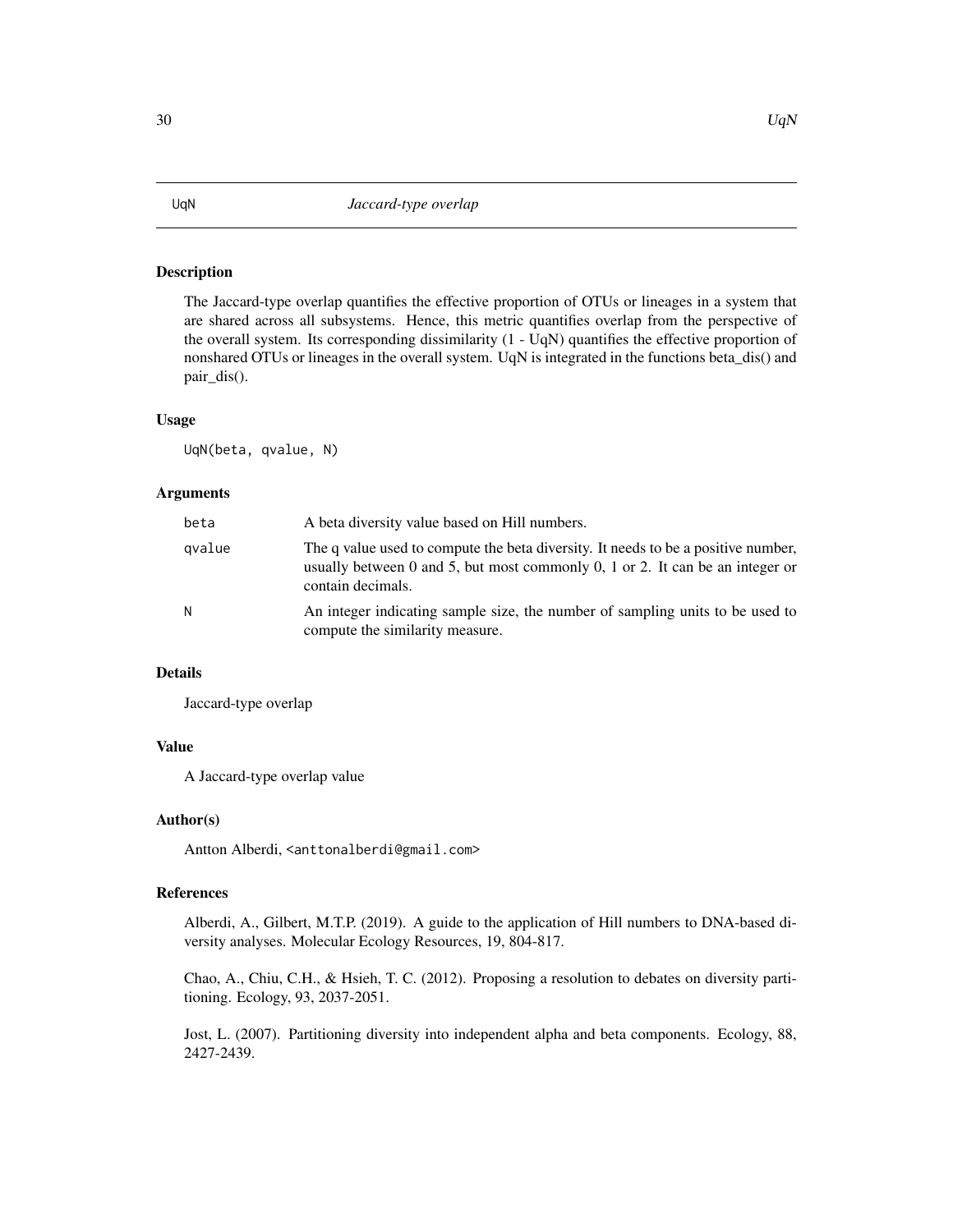#### <span id="page-30-0"></span> $VqN$  31

# See Also

[div\\_part](#page-10-1), [beta\\_dis](#page-4-1)

# Examples

UqN(beta=1.24,qvalue=1,N=2) UqN(1.24,1,2)

#### VqN *Sørensen-type turnover-complement*

# Description

The Sørensen-type turnover-complement is the complement of the Sørensen-type turnover, which quantifies the normalized OTU turnover rate with respect to the average subsystem (i.e., alpha), thus provides the proportion of a typical subsystem that changes across subsystems. VqN is integrated in the functions beta\_dis() and pair\_dis().

# Usage

VqN(beta, N)

# Arguments

| beta | A beta diversity value based on Hill numbers.                                                                    |
|------|------------------------------------------------------------------------------------------------------------------|
|      | An integer indicating sample size, the number of sampling units to be used to<br>compute the similarity measure. |

# Details

Sørensen-type turnover-complement

# Value

A Sørensen-type turnover-complement value

# Author(s)

Antton Alberdi, <anttonalberdi@gmail.com>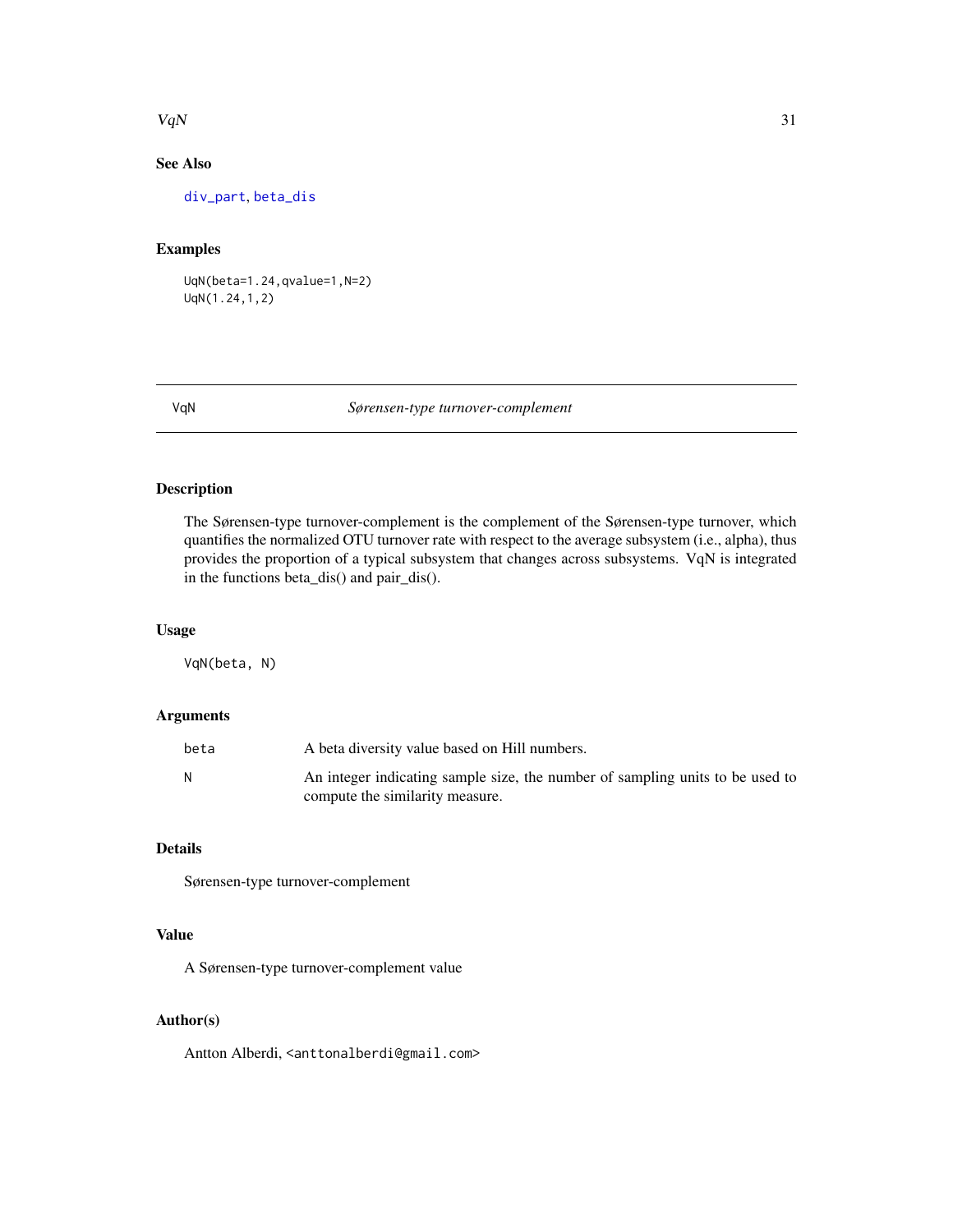# <span id="page-31-0"></span>References

Alberdi, A., Gilbert, M.T.P. (2019). A guide to the application of Hill numbers to DNA-based diversity analyses. Molecular Ecology Resources, 19, 804-817.

Chao, A., Chiu, C.H., & Hsieh, T. C. (2012). Proposing a resolution to debates on diversity partitioning. Ecology, 93, 2037-2051.

Jost, L. (2007). Partitioning diversity into independent alpha and beta components. Ecology, 88, 2427-2439.

# See Also

[div\\_part](#page-10-1), [beta\\_dis](#page-4-1)

# Examples

VqN(beta=1.24,N=2) VqN(1.24,2)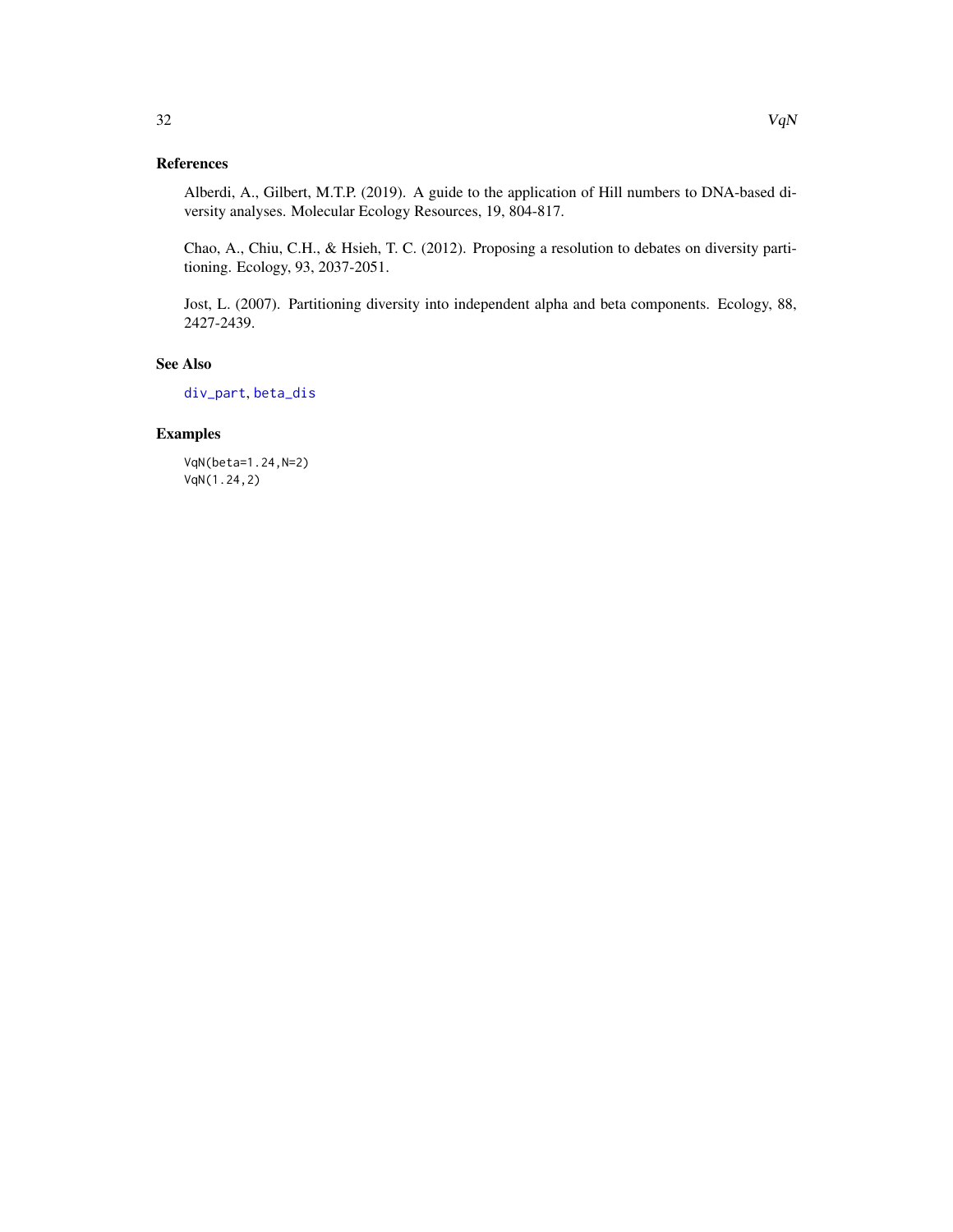# <span id="page-32-0"></span>Index

∗Topic ASV copy\_filt, [6](#page-5-0) hill\_div, [18](#page-17-0) index\_div, [20](#page-19-0) match\_data, [22](#page-21-0) to.incidence, [27](#page-26-0) ∗Topic Hill index\_div, [20](#page-19-0) tss, [29](#page-28-0) ∗Topic OTU copy\_filt, [6](#page-5-0) hill\_div, [18](#page-17-0) index\_div, [20](#page-19-0) match\_data, [22](#page-21-0) to.incidence, [27](#page-26-0) ∗Topic abundance to.incidence, [27](#page-26-0) ∗Topic alpha alpha\_div, [3](#page-2-0) beta\_dis, [5](#page-4-0) div\_part, [11](#page-10-0) div\_profile, [12](#page-11-0) div\_profile\_plot, [13](#page-12-0) ∗Topic beta beta\_dis, [5](#page-4-0) CqN, [7](#page-6-0) div\_part, [11](#page-10-0) div\_profile, [12](#page-11-0) div\_profile\_plot, [13](#page-12-0) pair\_dis, [23](#page-22-0) SqN, [25](#page-24-0) UqN, [30](#page-29-0) VqN, [31](#page-30-0) ∗Topic chart div\_test\_plot, [16](#page-15-0) ∗Topic comparison div\_test, [15](#page-14-0) div\_test\_plot, [16](#page-15-0) ∗Topic coverage

depth\_cov, [9](#page-8-0) depth\_filt, [10](#page-9-0) ∗Topic datasets bat.diet.hierarchy, [4](#page-3-0) bat.diet.otutable, [4](#page-3-0) bat.diet.tree, [5](#page-4-0) ∗Topic dissimilarity beta\_dis, [5](#page-4-0) CqN, [7](#page-6-0) SqN, [25](#page-24-0) UqN, [30](#page-29-0) VqN, [31](#page-30-0) ∗Topic diversity hill\_div, [18](#page-17-0) index\_div, [20](#page-19-0) pair\_dis, [23](#page-22-0) pair\_dis\_plot, [24](#page-23-0) ∗Topic gamma beta\_dis, [5](#page-4-0) div\_part, [11](#page-10-0) div\_profile, [12](#page-11-0) div\_profile\_plot, [13](#page-12-0) gamma\_div, [17](#page-16-0) ∗Topic hierarchy is.nested, [21](#page-20-0) ∗Topic hill alpha\_div, [3](#page-2-0) beta\_dis, [5](#page-4-0) div\_part, [11](#page-10-0) div\_profile, [12](#page-11-0) div\_profile\_plot, [13](#page-12-0) div\_test, [15](#page-14-0) div\_test\_plot, [16](#page-15-0) gamma\_div, [17](#page-16-0) pair\_dis, [23](#page-22-0) pair\_dis\_plot, [24](#page-23-0) to.incidence, [27](#page-26-0) ∗Topic levels is.nested, [21](#page-20-0)